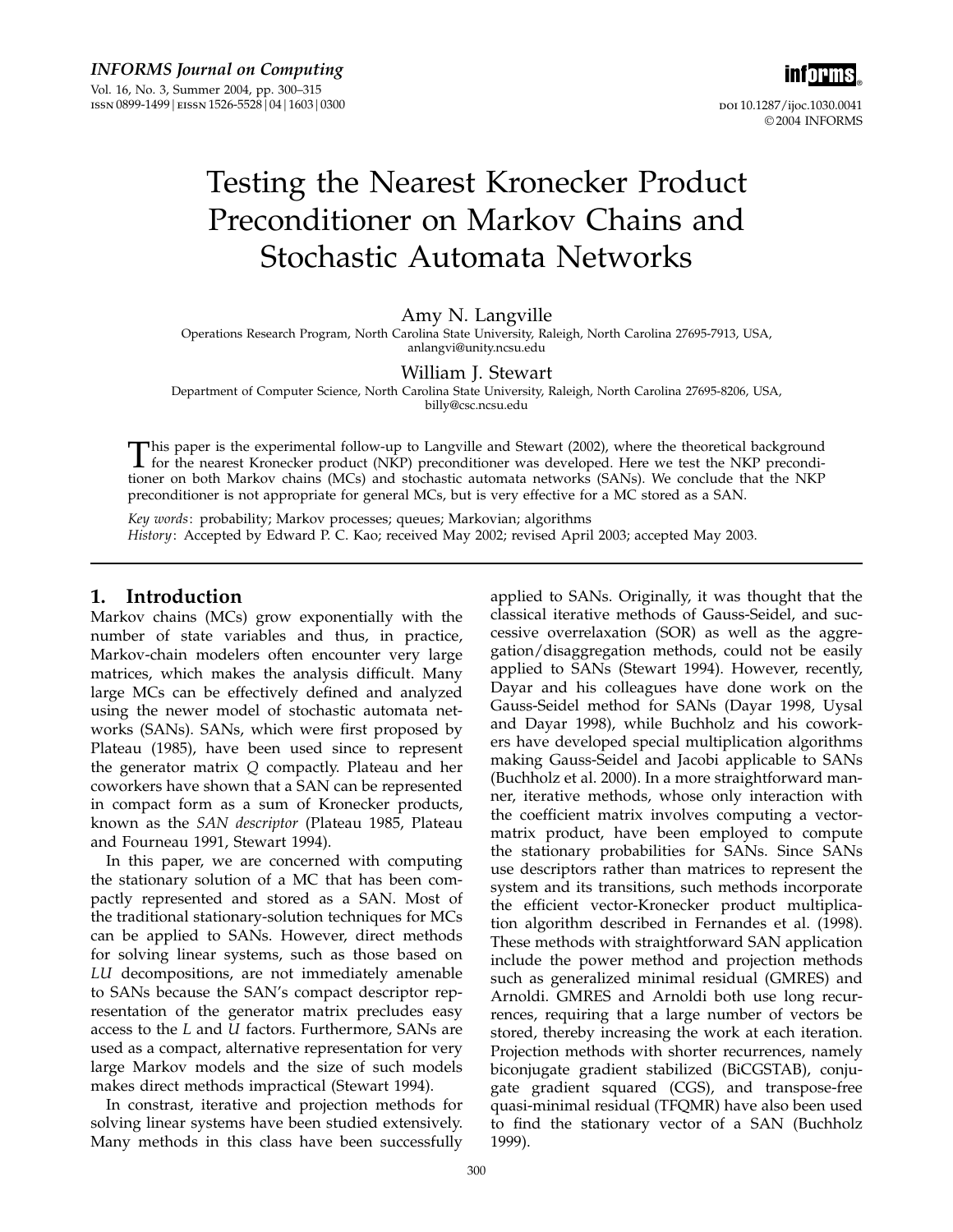Due to the close relationship between SANs and MCs, preconditioning techniques that accelerate the convergence of iterative methods applied to MCs have been employed to accelerate convergence in SANs. Philippe et al. (1992), Saad (1995), and Stewart (1994) review preconditioners for MCs, of which the incomplete LU factorization preconditioners have enjoyed much success. Unfortunately, these preconditioners cannot be readily used for SANs for the same reasons that direct methods based on the L and U factors cannot be used (Stewart et al. 1995). A few other preconditioners tailored to SANs have been proposed (Stewart et al. 1995, Buchholz 1999). Yet these SAN preconditioners have proven to be of little help in reducing the work and time involved in reaching the stationary solution. Much more work remains to be done to develop efficient preconditioners, especially for very large systems modeled as SANs.

Our aim is to address this need by examining the plausibility of one particular approximate preconditioner, the nearest Kronecker product (NKP) approximate preconditioner. This preconditioner can then be used with any of the iterative or projection methods in order to compute stationary probabilities.

### 2. Iterative Methods

In this paper we restrict ourselves to the problem of finding the stationary solution vector of a large MC represented as a SAN. The results of this paper can also be applied to certain methods for computing transient solutions.

We present the iterative step of the most basic iterative method, the power method, applied to SANs. The generator matrix  $Q$  is replaced with the SAN descriptor,  $\sum_{j=1}^{T} \bigotimes_{i=1}^{N} Q_j^{(i)}$ , where  $T = 2E + N$ , E is the number of synchronizing events, and N is the number of automata. For ergodic MCs, the power method converges to the dominant eigenvector (the stationary solution vector  $\pi$ ) of the transition probability matrix *P*, where  $P = I + \Delta t Q$  and  $\Delta t = 1/\max |q_{ii}|$ . Then in the SAN formalism,

$$
P = I + \Delta t Q = \bigotimes_{i=1}^{N} I_{n_i} + \sum_{j=1}^{T} \Delta t \bigotimes_{i=1}^{N} Q_j^{(i)},
$$

and the power method for SANs becomes

$$
x^{(k+1)} = x^{(k)}(I + \Delta t Q) = x^{(k)} + \Delta t x^{(k)} \left( \sum_{j=1}^{T} \bigotimes_{i=1}^{N} Q_j^{(i)} \right).
$$

The power method is the simplest iterative method for finding the stationary solution vector  $\pi$ . The power method was the first method applied to SANs to find  $\pi$ . Despite its slow speed, it still serves as the baseline for comparing various new numerical techniques (Plateau et al. 2001, Stewart et al. 1995, Buchholz 1999). Another class of iterative methods is that of projection methods. These methods approximate an exact solution (in our case, the stationary solution) by building better and better approximations, which are taken from small-dimension subspaces. Some popular projection methods are Arnoldi, GMRES, CGS, BiCGSTAB, and quasi-minimal residual (QMR). Such projection methods have been applied to SANs (Buchholz 1999, Plateau 1990, Stewart et al. 1995). In §6, we test our NKP preconditioner using three popular SAN stationary techniques: the baseline power method, GMRES, and BiCGSTAB. All three require a vector-descriptor multiplication in place of a vectormatrix multiplication and thus are easily implementable with the vector-descriptor multiplication algorithm of Fernandes et al. (1998).

### 3. Preconditioning

It is well known that the iterative methods discussed above perform better when preconditioners are used. Because the convergence of an iterative method depends on the eigenvalues of the system, the goal of preconditioning is to modify the eigenvalue distribution of the iteration matrix so that convergence is improved while the solution remains unchanged.

In general, for the linear system  $Ax = b$ , we introduce the preconditioning matrix M and solve  $MAX = Mb$ . We hope that M is a good approximation of  $A^{-1}$  and thus convergence will be rapid. For the Markovian case, where Q is singular, we choose M as an approximation to a generalized inverse of Q (Benzi and Tuma 2002). Additionally, for the case of a MC stored as a SAN, we desire a suitable preconditioner M that exploits the SAN structure.

As mentioned in the introduction, a popular set of preconditioners, ILU preconditioners (Stewart 1994), have largely been dismissed from consideration as SAN preconditioners because they require an incomplete LU factorization of the transition matrix. SANs store the transition matrix as a sum of Kronecker products. Hence, an LU factorization of a SAN descriptor is not easily available. Another SAN preconditioner, based on the Neumann series, was introduced by Stewart et al. (1995). Unfortunately, this Neumann SAN preconditioner is quite expensive and tests of this preconditioner on a queueing-network model report that no real benefit was derived from this preconditioner when compared to the unpreconditioned methods (Stewart et al. 1995). Another possible SAN preconditioner, explored by Buchholz (1999), constructs a preconditioner from the inverses of the individual automata matrices. Unfortunately, in only some cases did this preconditioner reduce the computation time required to find the stationary solution.

Other preconditioners for SANs have recently been proposed by Plateau et al. (2001). One preconditioner is based on the additive Schwartz method, while another preconditioner is based on themultiplicative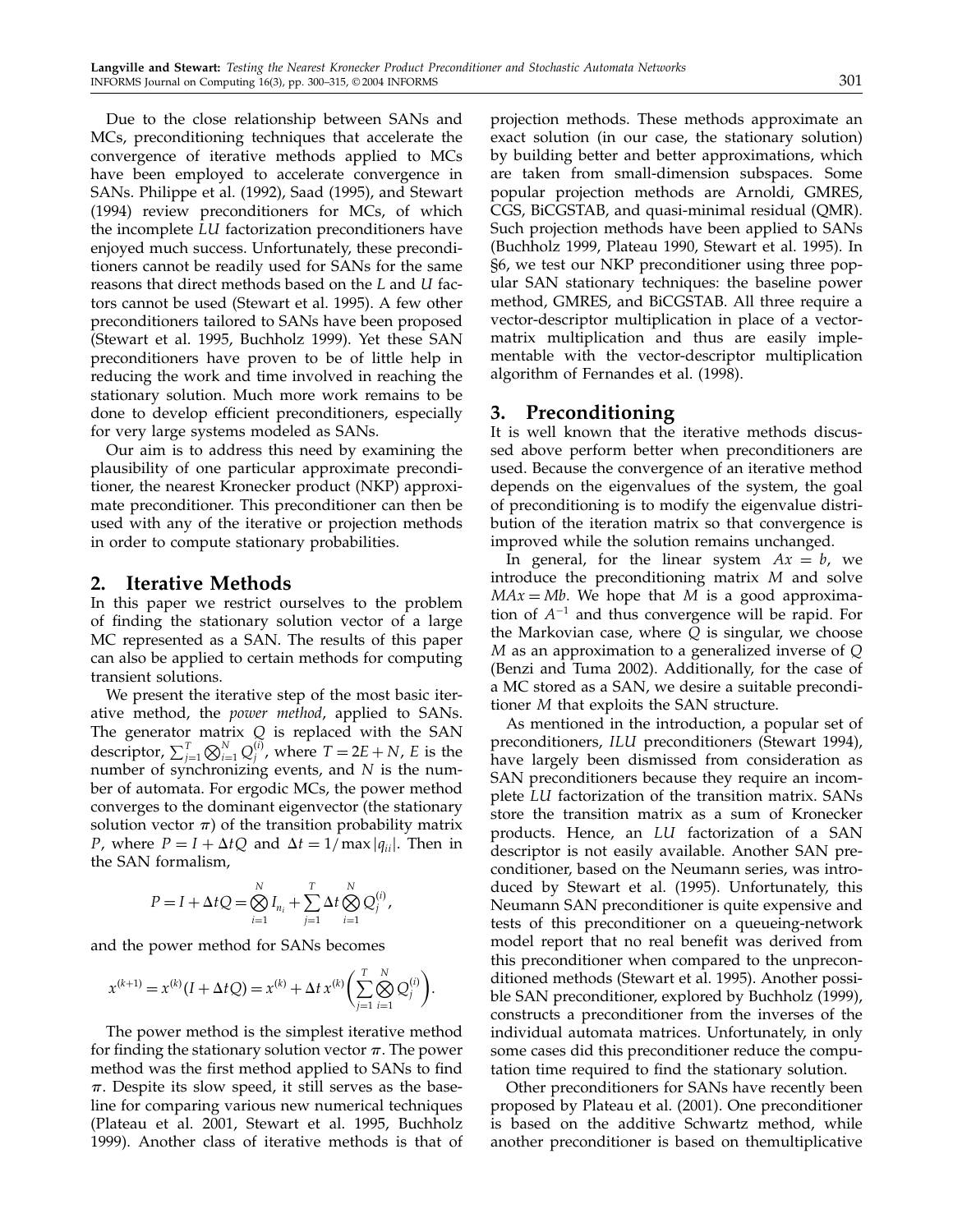Schwartz method. Numerical experiments showed that the additive and multiplicative preconditioners were unsuccessful. They did not beat the unpreconditioned methods and required more computation time. A third preconditioner tested was the diagonal preconditioner. This elementary preconditioner provided interesting results. Numerical experimentation showed that, in some cases, simple diagonal preconditioning reduced the number of iterations without increasing the computation time per iteration.

In §6, we use the three popular SAN preconditioners, Neumann, individual inverse, and diagonal, to compare against our new NKP SAN preconditioner.

### 3.1. The NKP Preconditioner

In Langville and Stewart (2002), we discovered a theoretically sound approximate inverse preconditioner for the SAN problem—the NKP preconditioner. Given the SAN descriptor,  $\sum_{j=1}^{T} \bigotimes_{i=1}^{N} Q_j^{(i)}$ , we detail the steps for finding small matrices  $A_1, A_2, \ldots, A_N$ such that  $A_1 \otimes A_2 \otimes \cdots \otimes A_N$  approximates the SAN descriptor. Then the matrix  $M = A_1^{-1} \otimes A_2^{-1} \otimes$  $\cdots \otimes A_N^{-1}$  becomes the preconditioning matrix. The advantage of the Kronecker approximation for SANs is that M need never be formed; instead, only  $A_1^{-1}$ ,  $A_2^{-1}, \ldots, A_N^{-1}$  need to be stored and used in the vector-Kronecker product multiplication of the iterative methods. We note that for our case of MCs, we want to approximate the group inverse  $Q^*$  rather than  $Q^{-1}$ . However, the algorithm for finding  $A_1$ ,  $A_2$ , ...,  $A_N$  almost always results in nonsingular matrices  $A_1$ ,  $A_2$ , ...,  $A_N$ . Thus, we must use the standard inverses,  $A_1^{-1}$ ,  $A_2^{-1}$ , ...,  $A_N^{-1}$ , to form the preconditioner. In effect, we are using the ideal preconditioner  $M = A_1^{-1} \otimes A_2^{-1} \otimes \cdots \otimes A_N^{-1}$  for a nearby system whose coefficient matrix  $Q$  is almost  $Q$ . The remainder of this paper contains test examples to determine if this theoretically sound NKP preconditioner is practically sound. The testing section is divided: First, the NKP preconditioner is tested on general MCs (those whose infinitesimal generator is stored in some compact form, but not the SAN descriptor form), and then the NKP preconditioner is tested on SANs.

# 4. Review of Main Theoretical Results from Langville and Stewart (2002)

In Langville and Stewart (2002), we explain how computation of the NKP preconditioner differs depending on the representation of the infinitesimal generator matrix. When  $Q$  is stored in a usual compact matrix representation like the Harwell-Boeing format, we call the stationary analysis problem ( $\pi Q = 0$ ) the MC problem. When Q is stored as a SAN descriptor, we call the stationary problem  $(\pi \sum_{j=1}^T \bigotimes_{i=1}^N Q_j^{(i)} = 0)$  the SAN problem. Our goal is to test the NKP preconditioner

on both problems. Before proceeding to the testing sections, (§§5 and 6), we recall the main findings from our derivation of the NKP preconditioner in Langville and Stewart (2002). The relevant findings for applying the NKP preconditioner to a general MC are:

$$
||Q - A_1 \otimes A_2||_F^2 = ||\tilde{Q} - a_1 a_2^T||_F^2,
$$

where  $a_1$  is the vectorized version of matrix  $A_1$ formed by stacking the columns of  $A_1$ , denoted  $vec(A_1)$ ,  $a_2 = vec(A_2)$ ,  $\overline{Q}$  is the rearrangement of the infinitesimal generator Q detailed in Pitsianis and Van Loan (1993), and  $\|\cdot\|_F$  is the Frobenius norm. The NKP of Q,  $A_1 \otimes A_2$ , is neither unique nor exact. By design only two NKP matrices,  $A_1$  and  $A_2$ , can be found for a general MC since the SVD with its dual components, lefthand and righthand singular vectors, underlies the method. The SVD of  $Q$  gives the nearest rank-1 matrix  $a_1 a_2^T$  to  $\tilde{Q}$ . Thus, the optimal  $a_1 = \sigma_1 U_1$ and the optimal  $a_2 = V_1$ , where  $\sigma_1$  is the largest singular value of  $Q$  and  $U_1$ ,  $V_1$  are the corresponding left and right singular vectors. In fact,  $Q$  never needs to be formed or stored, only a  $\dot{Q}$ -vector multiplication algorithm is needed (Pitsianis and Van Loan 1993). An iterative SVD algorithm is applied to find  $\sigma_1$ ,  $U_1$ , and  $V_1$  quickly. A reversal of the vectorizing operation applied to vectors  $a_1$  and  $a_2$  gives the optimal NKP matrices  $A_1$  and  $A_2$ . We form  $M = A_1^{-1} \otimes A_2^{-1}$ as the NKP preconditioner for the MC stationary system. We note that since the MC does not have an inherent Kronecker structure, the maximum number of NKP matrices that can be obtained is two. Contrast this with the SAN case, where N NKP matrices are formed. The results of the NKP preconditioner applied to MCs are presented in §5.

We now turn to SANs and discuss the derivation of the NKP preconditioner for SANs. In order to form the SAN NKP preconditioner  $M = A_1^{-1} \otimes A_2^{-1} \otimes \cdots \otimes$  $A_N^{-1}$ , we find the NKP matrices  $A_1, A_2, \ldots, A_N$  so that  $||Q - A_1 \otimes A_2 \otimes \cdots \otimes A_N||_F^2$  is minimized. In Langville and Stewart (2002), we prove that

$$
A_1 \approx \alpha_1 Q_1^{(1)} + \alpha_2 Q_2^{(1)} + \dots + \alpha_T Q_T^{(1)},
$$
  
\n
$$
A_2 \approx \beta_1 Q_1^{(2)} + \beta_2 Q_2^{(2)} + \dots + \beta_T Q_T^{(2)},
$$
  
\n
$$
\vdots
$$
  
\n
$$
A_N \approx \eta_1 Q_1^{(N)} + \eta_2 Q_2^{(N)} + \dots + \eta_T Q_T^{(N)}.
$$

With these statements, we transform the original problem into

$$
\|Q - A_1 \otimes A_2 \otimes \cdots \otimes A_N\|_F^2
$$
  
\n
$$
\approx \left\| \sum_{j=1}^T \bigotimes_{i=1}^N Q_j^{(i)} - \left(\sum_{j=1}^T \alpha_j Q_j^{(1)}\right) \otimes \left(\sum_{j=1}^T \beta_j Q_j^{(2)}\right) \right\|_F^2
$$
  
\n
$$
\otimes \cdots \otimes \left(\sum_{j=1}^T \eta_j Q_j^{(N)}\right) \Bigg\|_F^2
$$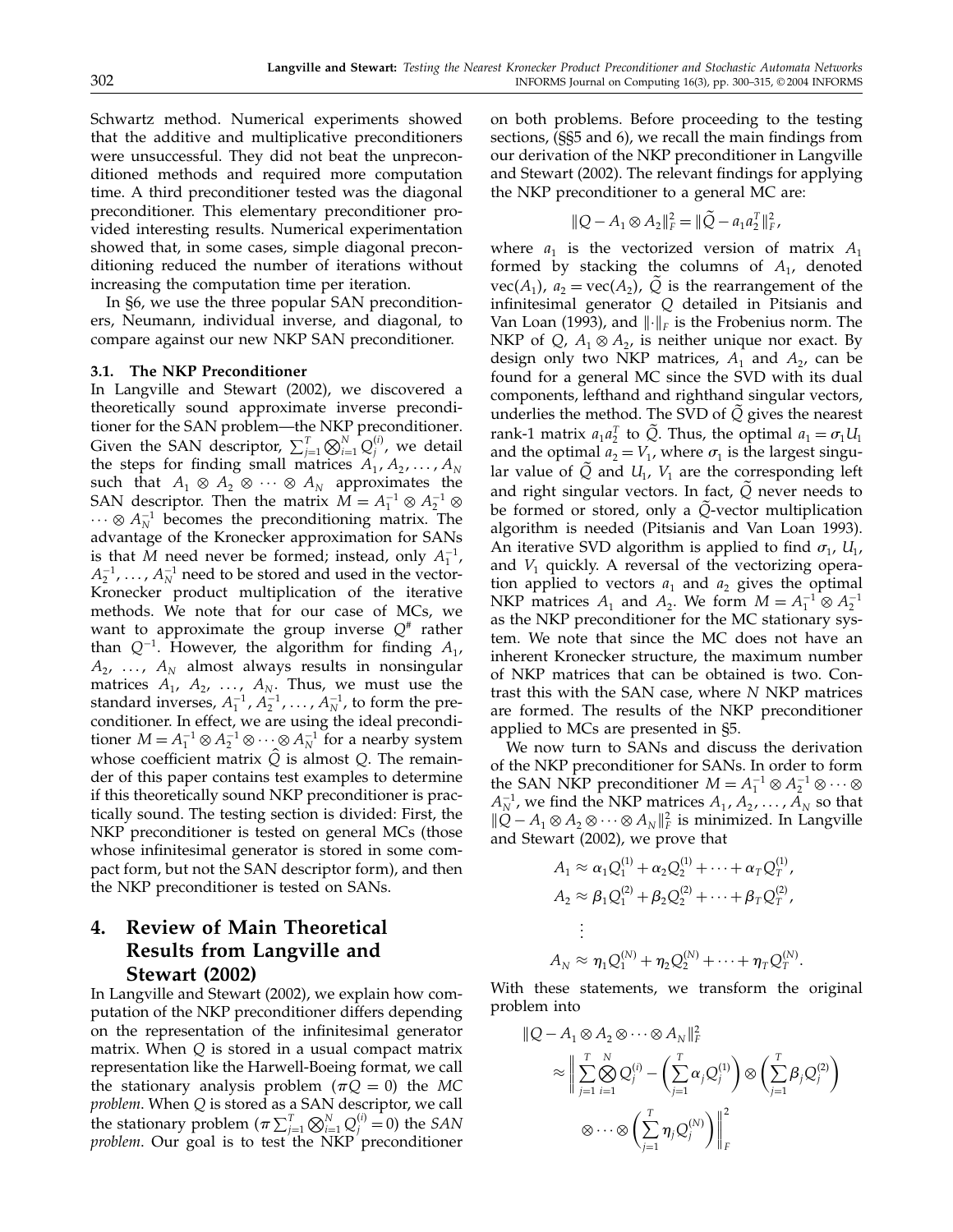$$
= \left[ \sum_{i=1}^{T} \sum_{j=1}^{T} \prod_{k=1}^{N} tr(Q_i^{(k)T} Q_j^{(k)}) \right] - 2 \left( \sum_{i=1}^{T} \left[ \prod_{k=1}^{N} \left( \sum_{j=1}^{T} \alpha_j^{(k)} tr(Q_i^{(k)T} Q_j^{(k)}) \right) \right] \right) + \prod_{k=1}^{N} \left[ \sum_{i=1}^{T} \sum_{j=1}^{T} \alpha_i^{(k)} \alpha_j^{(k)} tr(Q_i^{(k)T} Q_j^{(k)}) \right].
$$
 (1)

In the above equation,  $\alpha_i^{(1)} = \alpha_i$ ,  $\alpha_i^{(2)} = \beta_i$ , and  $\alpha_i^{(N)} = \eta_i$  for ease of notation. Equation (1) says that finding the NKP matrices for a SAN descriptor is approximately equal to finding the  $\alpha_1, \alpha_2, \ldots, \alpha_T$ ,  $\beta_1$  ,  $\beta_2$  ,  $\dots$  ,  $\beta_T$  ,  $\dots$  ,  $\eta_1$  ,  $\eta_2$  ,  $\dots$  ,  $\eta_T$  (that is, all the  $\alpha_i^{(k)}$ s) so that the above nonlinear function is minimized. Find the coefficients by any nonlinear minimization method and form the NKP matrices  $A_1, A_2, \ldots, A_N$ according to the rules below.

$$
A_1 = \alpha_1 Q_1^{(1)} + \alpha_2 Q_2^{(1)} + \dots + \alpha_T Q_T^{(1)},
$$
  
\n
$$
A_2 = \beta_1 Q_1^{(2)} + \beta_2 Q_2^{(2)} + \dots + \beta_T Q_T^{(2)},
$$
  
\n
$$
\vdots
$$
  
\n
$$
A_N = \eta_1 Q_1^{(N)} + \eta_2 Q_2^{(N)} + \dots + \eta_T Q_T^{(N)}.
$$

The exciting part of this transformation is that the advantageous property of the SAN is maintained; no larger matrices are formed. All operations are executed on the smaller  $Q_j^{(i)}$  matrices. The additional benefit is that the sole operation performed is the trace calculation, a very efficient operation, which requires  $O(n)$  time, where *n* is the order of the matrix. Equation  $(1)$  contains  $NT$  variables and requires the computation and storage of  $NT(T+1)/2$  traces. Clearly, as N, the number of automata, increases or  $T = 2E + N$ , where E is the number of synchronizing events, grows, this transformation of the original problem becomes impractical.

This drawback relating to the size of the nonlinear optimization problem can be circumvented with the results of Plateau and her coworkers. In practical modeling situations there are typically many automata. However, the number of states in these automata is typically very small; many have only two states. The large number of automata complicates the analysis of the model since the number of embedded loops in numerical algorithms will also be large. Plateau et al. (2001) show how the original N automata can be grouped together so that the number of automata decreases while the size of each automaton increases. Not only does grouping have the effect of speeding up the underlying algorithms, but, in addition, grouping also reduces the number of synchronizing events or functional transitions and thereby reduces the complexity even

further. After grouping the automata suitably,  $N$  is often less than five. Practically speaking, five grouped automata each of size 100 would enable analysis of huge MCs of size  $10^{10}$ . Thus, it is reasonable to expect that, after grouping techniques are used, the nonlinear optimization problem in (1) contains fewer than 80 unknowns.

Now that we have gleaned the relevant theoretical NKP findings from Langville and Stewart (2002), we can proceed to test this NKP preconditioner on both stationary analysis problems: the MC problem and the SAN problem.

# 5. Testing the NKP Preconditioner on MCs

The goal of testing the NKP preconditioner on MCs is to determine if this preconditioner is a good, storageefficient alternative to the long-standing favorite MC preconditioners, the ILU preconditioners.

The preconditioned MC problem is

$$
\pi(I - MQ) = 0,
$$
  

$$
\pi e = 1,
$$

where *M* is the NKP preconditioner and is designed to approximate  $Q^*$ . Pitsianis and Van Loan (1993) provide a method for finding the NKP to a given matrix. We use this method to find the matrices  $A_1$  and  $A_2$ such that  $||Q - A_1 \otimes A_2||_F^2$  is minimized. Then  $M =$  $A_1^{-1}$  ⊗  $A_2^{-1}$  is the NKP preconditioner. The preferred MC preconditioner is  $M = A_1^* \otimes A_2^*$ , since Q is singular with rank  $n - 1$ . However, because  $A_1$  and  $A_2$ almost always have full rank,  $A_1^{-1}$  and  $A_2^{-1}$  must be used. Again, we remind the reader that only two NKP matrices,  $A_1$  and  $A_2$ , can be found when applying the NKP preconditioner to MCs.

### 5.1. Computing the NKP for MCs

Follow the steps below to obtain the NKP preconditioner for the MC system.

1. Choose the dimensions of the NKP matrices  $A_1$ and  $A_2$  so that  $A_1 \otimes A_2$  has the same dimension as the square matrix Q. Obtain the largest singular triplet of  $Q$ , where  $Q$  represents the rearrangement of  $Q$ given in Pitsianis and Van Loan (1993). This rearrangement depends on the dimensions of  $A_1$  and  $A_2$ . The largest singular triplet of  $\overline{Q}$  can be obtained without the formation of  $\tilde{Q}$ ; only a vector- $\tilde{Q}$  multiplication algorithm is needed and is detailed in Pitsianis and Van Loan (1993). The cost of one vector-Q multiplication with a dense Q is  $O(n^2)$ , where *n* is the size of Q. A sparse Q can reduce this to considerably less than  $O(n^2)$  time. The largest singular triplet can be obtained efficiently using the iterative SVD Lanczos process of Golub et al. (1981).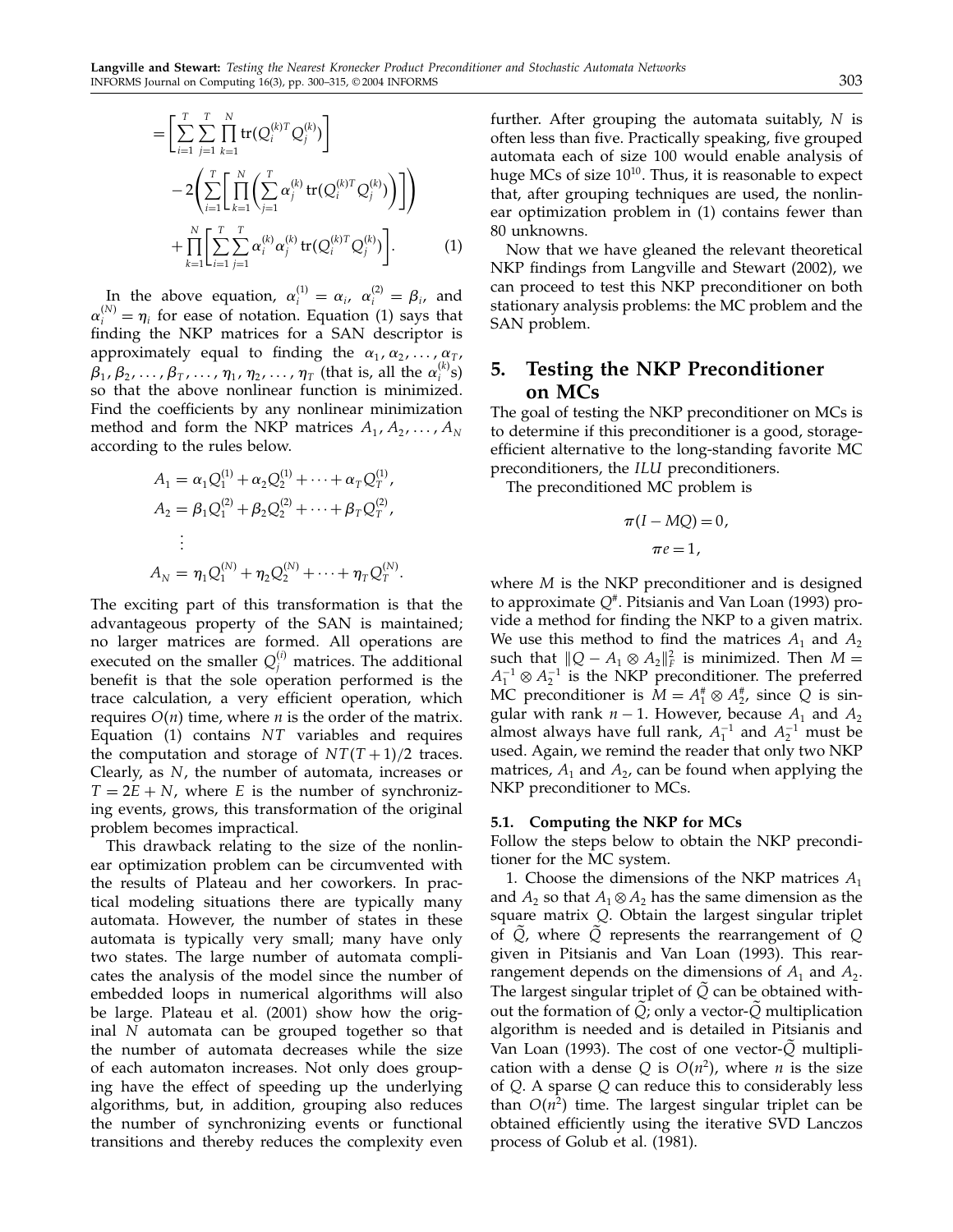2. Form the  $A_1$  and  $A_2$  matrices according to  $vec(A_1) = \sigma_1 U_1$  and  $vec(A_2) = V_1$ , where  $\sigma_1$ ,  $U_1$ , and  $V_1$ represent the first singular triplet of  $Q$ . The matrices  $A_1$  and  $A_2$  are then obtained from the corresponding vectors by a reversal of the vectorizing operation.

3. Form and store  $A_1^{-1}$  and  $A_2^{-1}$ . This takes less than  $O(n^{1.5})$  time if  $A_1$  and  $A_2$  are chosen to have dimension approximately equal to  $\sqrt{n}$ .

4. Take  $M = A_1^{-1} \otimes A_2^{-1}$  as the NKP preconditioner. Only  $A_1^{-1}$  and  $A_2^{-1}$  need to be stored; M need not be formed since efficient vector-Kronecker product multiplication algorithms exist (Fernandes et al. 1998).

Now a suitable iterative or projection method can be applied to the NKP preconditioned MC system. In the worst case, the NKP preconditioner is computed in  $O(n^2)$  time. We state for comparison purposes that the computation time for the ILU preconditioner is  $O(n^3)$ . To test the effectiveness of the NKP preconditioner we use the nine MCs introduced below.

• tcomm: A telecommunications network modeling telephone customers on a computerized telephone exchange (Stewart 2003); creates a  $666 \times 666$  matrix.

• qnatm: A multi-class, finite-buffer queueing network for ATM (Stewart 2003); creates a  $740 \times 740$ matrix.

• ncd: A closed queueing network with a central server; generates the nearly completely decomposable MC taken from (Stewart 2003); creates a  $286 \times 286$ matrix.

• nonncd: The ncd system above modified so that it is no longer nearly completely decomposable; creates a  $286 \times 286$  matrix.

• twoD: A two-dimensional MC for biological epidemic model (Stewart 2003); creates a  $121 \times 121$ matrix.

• sat: The wireless communication satellite system from Rouskas et al. (2002); creates a  $213 \times 213$  matrix.

• mutex: A resource-sharing model, where  $N$  customers share R resources (Stewart 2003); creates a  $794 \times 794$  matrix.

• kanban: A manufacturing scheduling problem (Krieg and Huhn 2002); creates a  $336 \times 336$  matrix.

• courtois: A small courtois matrix taken from Stewart (1994); creates an  $8 \times 8$  matrix.

### 5.2. Effectiveness of the NKP Preconditioner for MCs

In this section, we discuss the effectiveness of the NKP preconditioner in terms of storage and number of iterations until convergence.

5.2.1. Storage. One reason why an analyst might want to use the NKP preconditioner rather than the standard ILU preconditioners for the MC problem is storage. The matrices  $A_1$  and  $A_2$  can usually be chosen to have dimension approximately equal to  $\sqrt{n}$ , where  $n$  is the order of the MC matrix  $Q$ . This choice for the dimensions of  $A_1$  and  $A_2$  gives the best compromise between storage and the quality of the NKP. The inverses of these smaller matrices are computed and stored. In some instances, storing  $A_1^{-1}$  and  $A_2^{-1}$  provides considerable savings compared with the storage of the ILU matrices, which, although sparse, have the same dimension as Q. Table 1 compares the NKP preconditioner and the ILU preconditioner in terms of storage. The notation  $nnz(Q)$  refers to the number of nonzero elements in the matrix Q.

In general, the NKP preconditioner severely beats the ILU preconditioner in terms of storage, requiring storage of far fewer entries. The few exceptions to this rule each have either the  $A_1$  or  $A_2$  with a large order. For example, the mutex matrix is order 794. The only factors of 794 are 2 and 397, thus the modeler has no choice for the dimensions of the NKP matrices  $A_1$ and  $A_2$ . The matrix  $A_1$  must be 2 × 2 and  $A_2$  must be  $397 \times 397$  or vice versa. The NKP matrices will almost always be dense and this explains the 157,613  $(=397 \cdot 397 + 2 \cdot 2)$  entry in Table 1. The order of the matrix Q often has several factors and the modeler has many choices for the dimensions of  $A_1$  and  $A_2$ . Our experience shows that choosing the order of these matrices to be as close to  $\sqrt{n}$  as possible gives the best compromise between storage and the accuracy of the NKP. (Choosing the matrix  $A_1$  to be very small, say, of order two, and  $A_2$  to have the remaining dimension,  $n/2$ , generally gives the most accurate NKP. However, this choice for the order of  $A_1$  and  $A_2$  requires, by far, the greatest storage. Choosing the order of  $A_1$  and  $A_2$  to be approximately  $\sqrt{n}$  is the most economical storage choice and only slightly sacrifices accuracy.)

Table 1 Comparison of NKP and ILU Preconditioner Storage for 9 MC Matrices

| <b>Matrix</b> | tcomm  | gnatm  | ncd    | nonned | twoD   | sat3   | mutex   | kanban | courtois |
|---------------|--------|--------|--------|--------|--------|--------|---------|--------|----------|
| nnz(Q)        | 3.091  | 4.820  | 1.606  | .606   | 441    | .389   | 6.362   | .416   | 41       |
| % sparse      | 0.0070 | 0.0088 | 0.0196 | 0.0196 | 0.0301 | 0.0306 | 0.0101  | 0.0125 | 0.6406   |
| nnz(NKPM)     | .693   | .769   | 653    | 653    | 242    | 5.050  | 157.613 | 697    | 20       |
| % sparse      | 0.0038 | 0.0032 | 0.0080 | 0.0080 | 0.0165 | 0.1113 | 0.2500  | 0.0062 | 0.3125   |
| nnz(ILUM)     | 3.757  | 5.560  | 1.892  | .892   | 562    | .602   | 7.156   | .752   | 49       |
| % sparse      | 0.0085 | 0.0102 | 0.0231 | 0.0231 | 0.0384 | 0.0353 | 0.0114  | 0.0155 | 0.7656   |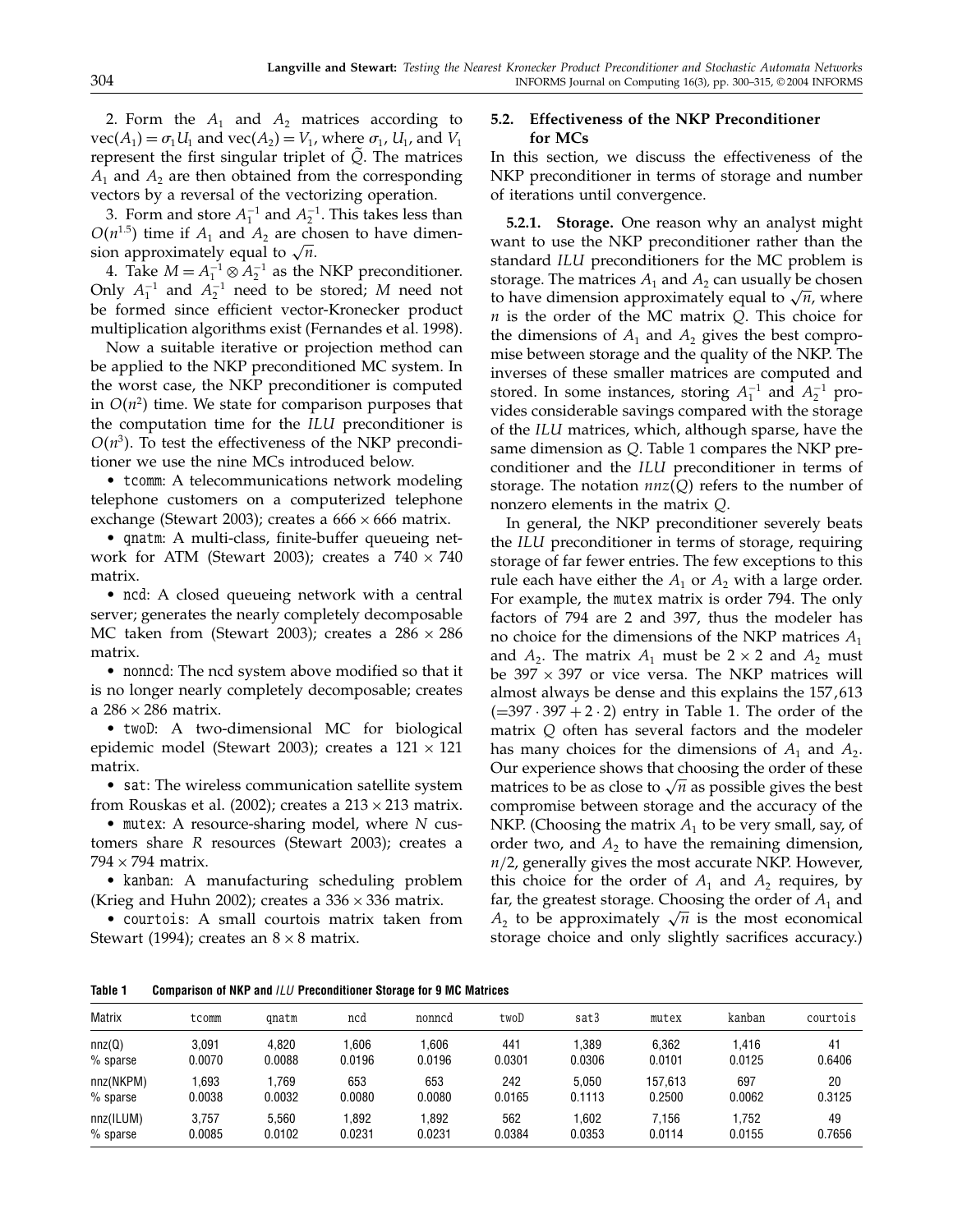One final comment regarding Table 1 concerns the factors of the order of the matrix  $Q$ . It may be possible to "pad" the matrix  $Q$  so that the order of the padded Q gives more desirable (closer to  $\sqrt{n}$ ) orders for  $A_1$  and  $A_2$ . For the mutex example, padding Q (order 794) to create a matrix Q of order 800 gives the possibility for a  $20 \times 20$  matrix  $A_1$  and a  $40 \times 40$  matrix  $A<sub>2</sub>$ . This requires the storage of only 2,000 nonzeros for  $A_1$  and  $A_2$  and gives 0.003125 sparsity in contrast to the original  $794 \times 794$  mutex with 157,613 nonzeros and 0.2500 sparsity. This padding of only six dummy states restores the NKP's tremendous storage-saving abilities.

Even further storage savings might be desired. One may prefer to use three NKP matrices  $A_1$ ,  $A_2$ , and  $A_3$ such that  $||Q-A_1 \otimes A_2 \otimes A_3||_F$  is minimized. However, this is not possible for the MC matrix case because the SVD, which forms only two singular factors (lefthand and righthand), underlies the NKP. (See Langville and Stewart (2002) for a review of this fact.) In contrast, for SANs it is possible to find these smaller matrices  $A_1$ ,  $A_2$ , and  $A_3$  due to the inherent structure of the SAN descriptor  $\sum_{j=1}^{2E+N} \bigotimes_{i=1}^{N} Q_j^{(i)}$ .

5.2.2. Number of Iterations Until Convergence. With the minimal storage requirements of the NKP preconditioner noted, we now consider the number of iterations needed for an NKP preconditioned iterative method to converge. Table 2 contains the results of experimentation of both the NKP and ILU preconditioners applied to the nine MC matrices. The convergence criterion that the maximum norm of the residual vector be less than 10<sup>−</sup><sup>8</sup> is applied in all cases. In Table 2 "—" in the table indicates that the method failed to converge to the stationary solution, but it did converge to the eigenvector corresponding to the dominant eigenvalue. All experiments were conducted on a Sun Ultra 10.

Several important observations from Table 2 are emphasized.

• The NKP power method converged in only one case: mutex. This poor behavior stems from the

eigenvalue distribution of the NKP iteration matrix  $I - (A_1^{-1} \otimes A_2^{-1})Q$ , which in most examples has a dominant eigenvalue greater than 1 in magnitude. When this occurs, the NKP power method is guaranteed to fail to converge to the stationary solution. This begs the question "Why does the NKP iteration matrix often have eigenvalues greater than 1 in magnitude?"

If the NKP M does not do a good job of approximating  $Q^*$ , then MQ is not close enough to  $I - e\pi$ . The ideal preconditioned MC system has a preconditioned matrix of  $I - e\pi$  and converges in one iteration. If MQ is close to  $I - e\pi$ , its eigenvalues are clustered tightly about one, with one zero eigenvalue due to the singularity of Q.

However, when  $MQ$  is not close to  $I - e\pi$  it has eigenvalues outside  $[0, 2]$ . For every eigenvalue of  $MQ$  outside [0, 2],  $I - MQ$ , the iteration matrix for the power method, has eigenvalues greater than one in magnitude and thus the preconditioned power method fails.

Consider two examples: mutex and qnatm. The NKP preconditioner converges for the mutex problem because the eigenvalues of the iteration matrix are all less than or equal to one in magnitude. The five largest in magnitude eigenvalues for the mutex iteration matrix are  $[1\ 0.8197\ 0.7712\ 0.7216\ 0.6769]$ , while those for qnatm are  $[-1.1305 -1.0635 1 0.9535]$ −0.9274]. A quick look at the eigenvalue plots of MQ (Figures 1 and 2) shows why mutex has all eigenvalues less than or equal to one and qnatm does not.

All the eigenvalues of mutex MQ are between zero and 1.67, with the majority of the eigenvalues clustered around one as expected, since MQ is designed to approximate  $I - e\pi$ . (Again, a more effective preconditioned system MQ has a much tighter clustering around one.) Thus, the iteration matrix  $I -$ MQ will have all its eigenvalues less than one. On the other hand, the qnatm MQ has two eigenvalues greater than two and thus the iteration matrix  $I - MQ$ has two eigenvalues greater than one in magnitude.

Table 2 Comparison of NKP and ILU Preconditioner Number of Iterations for Nine MC Matrices

| Method                                                        | tcomm                         | qnatm          | ncd                      | nonned         | twoD            | sat3           | mutex           | kanban         | courtois       |
|---------------------------------------------------------------|-------------------------------|----------------|--------------------------|----------------|-----------------|----------------|-----------------|----------------|----------------|
| Size                                                          | 666                           | 740            | 286                      | 286            | 121             | 213            | 794             | 336            |                |
| Power<br><b>NKP Power</b><br><b>ILU Power</b>                 | 10,354<br>281                 | 703<br>112     | >50,000<br>5,532         | 779<br>89      | 17,956<br>13    | 222<br>40      | 434<br>91<br>23 | 147<br>44      | 16,606         |
| <b>GMRES</b><br>NKP GMRES<br>ILU GMRES                        | >10.000<br>>10.000<br>>10,000 | 11<br>10<br>3  | >10.000<br>>10.000<br>34 | 16<br>21<br>3  | 37<br>62<br>റ   | 5<br>3         | 6<br>4<br>2     | 10<br>3        | 29<br>20<br>د. |
| <b>BICGSTAB</b><br><b>NKP BICGSTAB</b><br><b>ILU BICGSTAB</b> | 514<br>428<br>66              | 39<br>38<br>13 | 1,155<br>1.411<br>74     | 47<br>46<br>14 | 90<br>110<br>15 | 27<br>26<br>10 | 34<br>21        | 52<br>49<br>11 |                |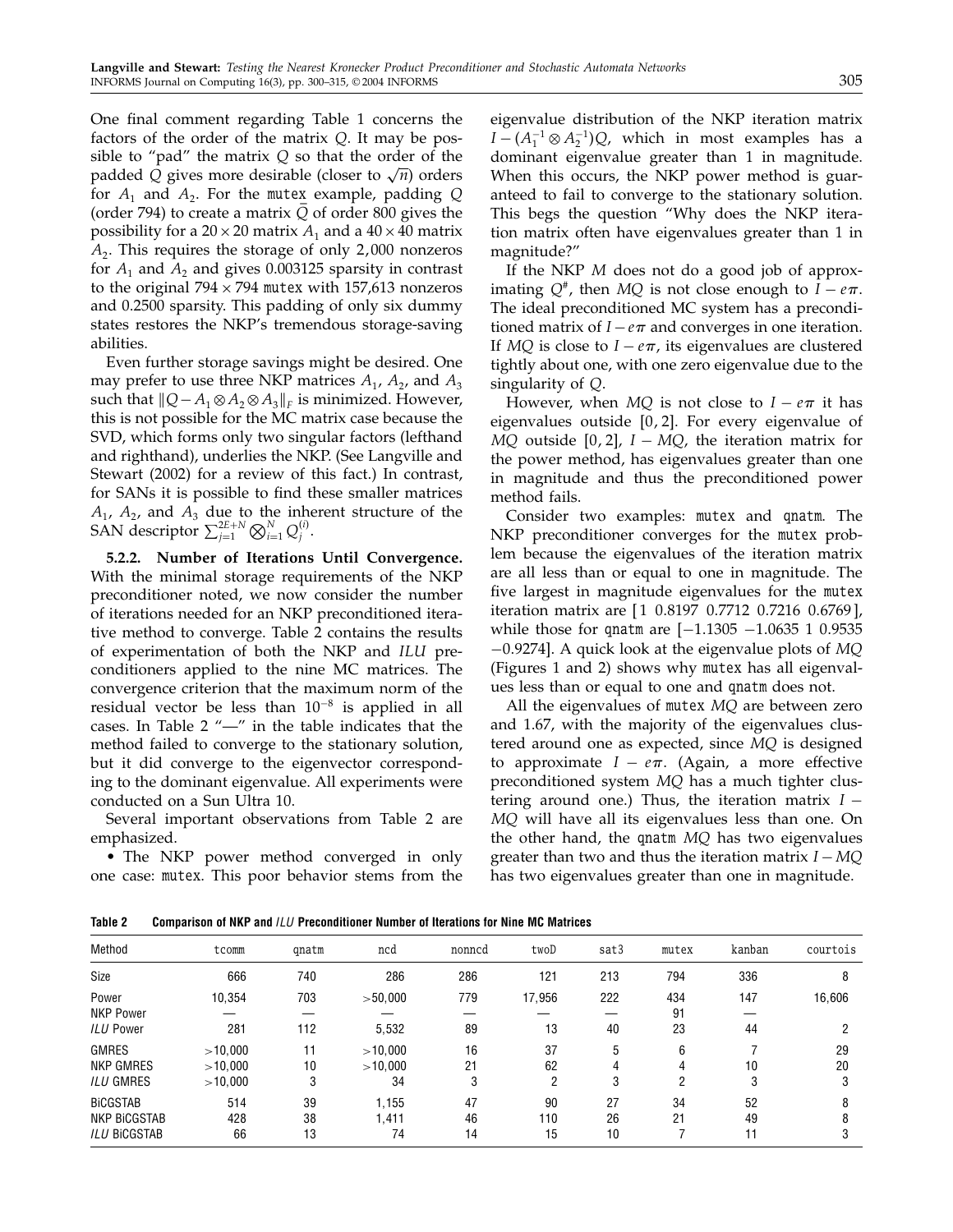

Figure 1 Eigenvalue Plot for NKP Preconditioned MQ for mutex

• The NKP GMRES method sometimes beats the unpreconditioned GMRES method by a few iterations but never beats the ILU GMRES method. There are numerous convergence results for GMRES applied to nonsingular systems (Ipsen and Meyer 1994, Greenbaum 1997, Ipsen 2000, Cao 1997, Toh 1997). However, the majority of these results do not apply to our singular system  $\pi Q = 0$ . There are a few papers that address GMRES applied to singular systems (Brown and Walker 1997, Freund and Hochbruck



Figure 2 Eigenvalue Plot for NKP Preconditioned MQ for qnatm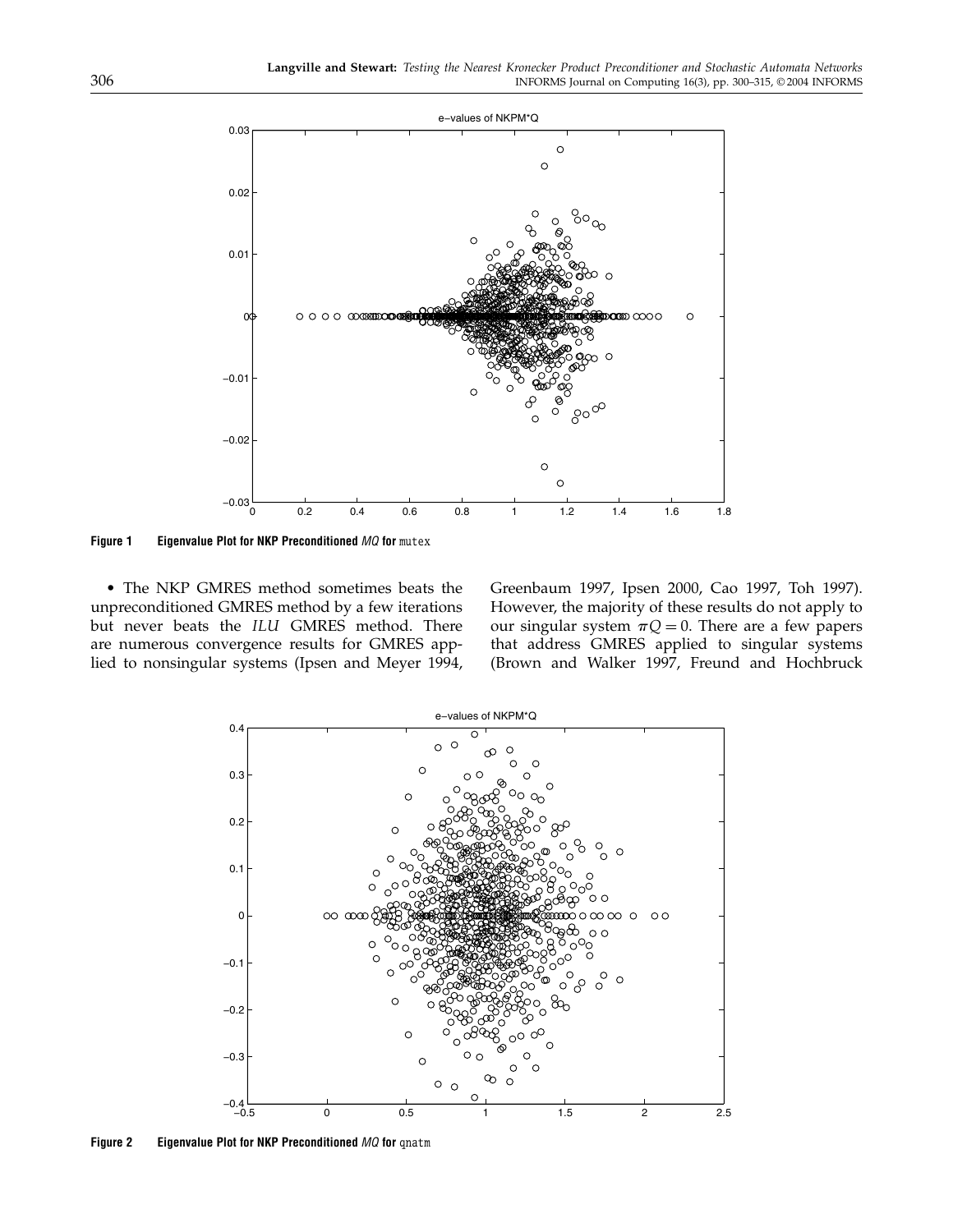1994), but results relating the convergence behavior of GMRES to the eigenvalue properties of the preconditioned matrix are lacking.

• Sometimes the NKP BiCGSTAB method beats the unpreconditioned BiCGSTAB method by a few iterations. However, the NKP preconditioner still does not compete with the ILU preconditioner. Little is known about the convergence properties of BiCGSTAB (Greenbaum 1997) and thus we cannot determine which properties of the NKP preconditioner make it such a poor BiCGSTAB preconditioner.

5.2.3. Why Is the NKP Preconditioner So Bad? Observation of Table 2 lead a researcher to wonder "Why does the NKP preconditioned method not produce greater improvements over the unpreconditioned methods, especially since the NKP is designed to approximate Q?"

Several hypotheses to answer this question were developed in Langville (2002). However, one hypothesis held true. The NKP preconditioner performs perfectly on a coefficient matrix that is deliberately designed as an exact Kronecker product, producing the ideal preconditioned system. Slight perturbations of this Kronecker-structured coefficient matrix make the NKP preconditioner less effective. In fact, as E, a matrix capturing the perturbation of the coefficient matrix away from the Kronecker product, grows, the success of the NKP preconditioner declines rapidly. After many failed hypotheses attempting to justify the inferiority of the NKP preconditioner compared to the ILU preconditioner, we arrive at the following conclusion. The reason for the NKP preconditioner's poor performance on MCs is that, in many cases, Q cannot be written as a Kronecker product of two matrices,  $A_1$ and  $A_2$ . The NKP found,  $A_1 \otimes A_2$ , although optimal in the sense of being closest to Q among all Kronecker products, is often just not close enough to Q to serve as the basis for a suitable preconditioner. Forcing the Kronecker structure on a general, unstructured matrix is ineffective.

In those rare cases when Q has Kronecker structure, the NKP preconditioner does a good job, comparable to the ILU preconditioner in terms of the number of iterations and superior in terms of storage. Unfortunately, the NKP preconditioner succeeds in few cases. One can predict the relative success of the NKP preconditioner by observing the size of the first singular value of  $\overline{Q}$ ,  $\sigma_1$ . If  $\sigma_1$  is very large relative to the sum of all singular values of Q, then the NKP  $A_1 \otimes A_2$  captures the essence of Q quite well and, consequently, the NKP preconditioner performs well. Table 3 shows the relationship between the size of the perturbation away from an exact Kronecker product and the quality of the NKP. It also shows the relationship between the relative size of the largest singular value and the

| <b>Effect of Perturbations Away from Exact Kronecker Product</b> |
|------------------------------------------------------------------|
|                                                                  |

| $  E  _F$ | $  Q-NKP  _F$ | $\sigma_1/\sum_{i=1}^n \sigma_i$ | <b>Status</b>   |
|-----------|---------------|----------------------------------|-----------------|
| 0.1726    | 0.1571        | 0.9999                           | <b>Succeeds</b> |
| 1.7263    | 1.4077        | 0.9988                           | Succeeds        |
| 5.1788    | 4.2848        | 0.9965                           | Succeeds        |
| 17.2627   | 14.8018       | 0.9890                           | Succeeds        |
| 51.9423   | 47.7126       | 0.9676                           | <b>Succeeds</b> |
| 86.3134   | 74.8579       | 0.9501                           | <b>Succeeds</b> |
| 127.2702  | 102.6748      | 0.9346                           | Fails           |
| 233.5594  | 201.3349      | 0.8521                           | Fails           |

quality of the NKP. For this table,  $Q = B_1 \otimes B_2 + E$ , where Q is the sum of an exact Kronecker product  $B_1 \otimes B_2$ , plus an additive perturbation matrix E, away from this exact Kronecker product.

In Table 3, the "succeeds" entries refer to the NKP preconditioned method's success over the unpreconditioned methods in terms of number of iterations until convergence. For numerous experiments, the sizes of  $B_1$  and  $B_2$  were varied as well as the structure, but Table 3 reports only the cases in which  $B_1$  and  $B_2$  are both random  $10 \times 10$  matrices. We also experimented with the perturbation matrix E. In the reported case, E is a  $100 \times 100$  matrix with tridiagonal structure. Other structures for E were used, but since the tridiagonal structure seemed representative we report only those results. Our observations lead to a general rule of thumb: in most cases, when the ratio of the largest singular value to the sum of all singular values is greater than 0.95, the NKP performs well since the matrix  $Q$  is not far from an exact Kronecker product.

The NKP preconditioner's ineffectiveness in reducing the number of iterations until convergence of the iterative methods obviates the need to examine the time needed for its computation.

### 5.3. Conclusions of the NKP Preconditioner Applied to MCs

As a result of its poor performance, we do not recommend using the NKP preconditioner for a general, unstructured MC. It is not worth the computational time  $(O(n^2))$ , in the worst case, where *n* is the order of Q) needed to create it. If, however, the modeler knows or suspects that the Q matrix for the MC has some underlying Kronecker structure, then the NKP preconditioner may be a viable, storage-efficient alternative to the ILU preconditioner.

# 6. Testing the NKP Preconditioner on SANs

The failure of the NKP preconditioner for MCs does not discourage us from trying this preconditioner on SANs. In fact, we are encouraged by the reason for the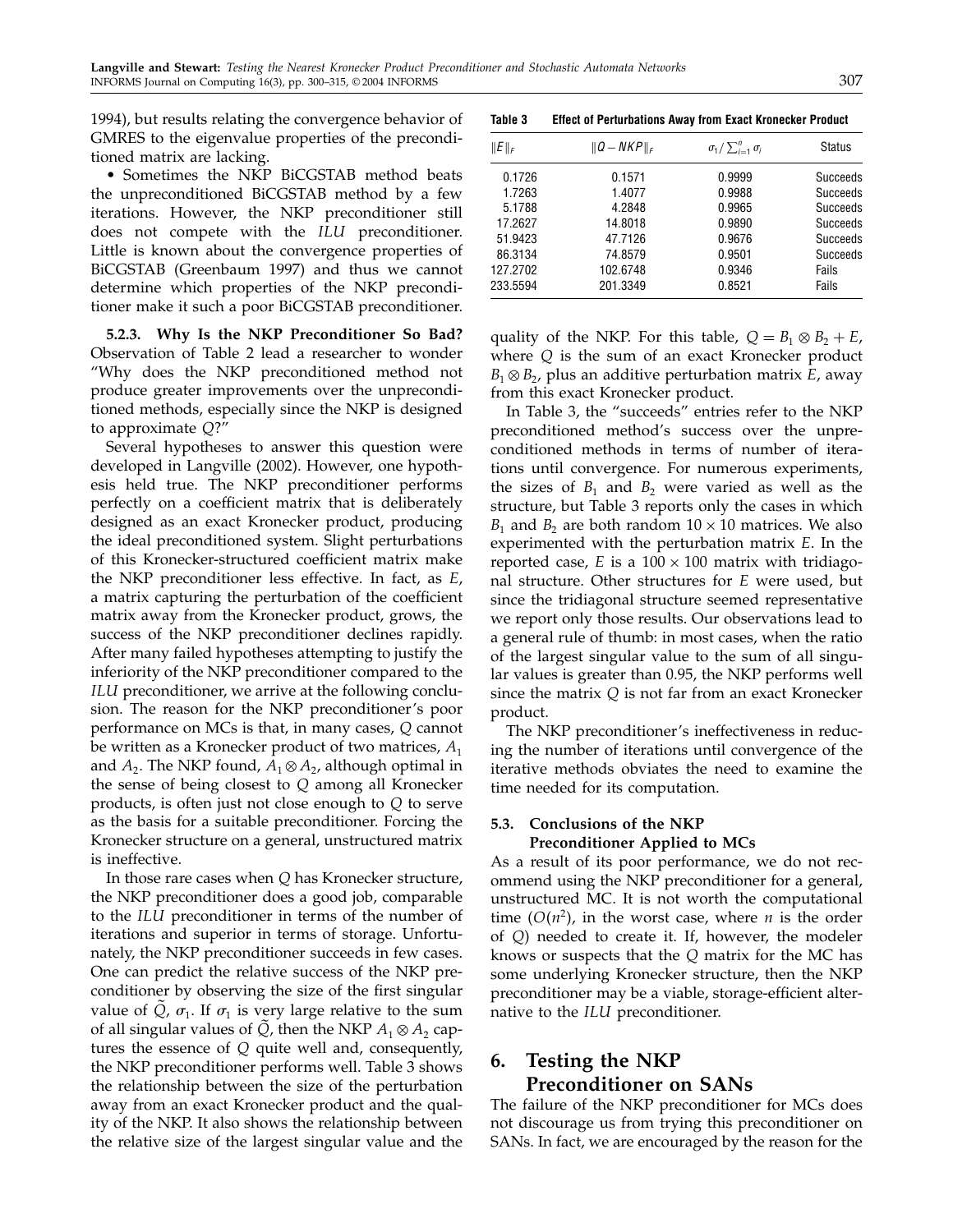NKP preconditioner's failure on MCs. The NKP preconditioner is not appropriate for a MC with no inherent Kronecker structure. SANs have such inherent Kronecker structure and so we predict that the NKP preconditioner might enjoy some success. However, this success may be limited to SANs that have very infrequent interaction among automata.

The NKP preconditioned SAN problem is

$$
\pi\bigg(I-M\bigg(\sum_{j=1}^{2E+N} \bigotimes_{i=1}^{N} Q_j^{(i)}\bigg)\bigg)=0,
$$
  

$$
\pi e=1
$$

where *M* is the NKP preconditioner and is designed to approximate  $Q^*$ , the ideal preconditioner. In Langville and Stewart (2002), we thoroughly discuss how to extend Pitsianis and Van Loan's (1993) twodimensional NKP to an N-dimensional NKP. We find matrices  $A_1, A_2, ..., A_N$  such that  $\|\sum_{j=1}^{2E+N} \bigotimes_{i=1}^N Q_j^{(i)} A_1 \otimes A_2 \otimes \cdots \otimes A_N \Vert_F$  is minimized. Then, we take  $M =$  $A_1^{-1} \otimes A_2^{-1} \otimes \cdots \otimes A_N^{-1}$  as the NKP preconditioner. The preferred preconditioner uses the group inverse, but the nonsingularity of  $A_1, A_2, \ldots, A_N$  forces the use of the standard inverse.

In this section, we first outline the computation of the NKP,  $A_1 \otimes A_2 \otimes \cdots \otimes A_N$ , and then discuss its effectiveness as a SAN preconditioner.

### 6.1. Computing the Approximate NKP for SANs

Below is an outline for computing the approximate NKP for a SAN. For notational convenience, we let  $T = 2E + N$ , the total number of Kronecker product terms in the descriptor sum.

1. Form the traces of  $(Q_i^{(k)T}Q_j^{(k)})$  for all  $i, j =$  $1, \ldots, T$ ,  $k = 1, \ldots, N$ . In total  $\dot{NT}(T + 1)/2$  traces must be computed and stored. Each trace operation requires  $O(n_i n_j)$  time, where  $n_i$  is the order of  $Q_i^{(k)}$  and  $n_j$  is the order of  $Q_j^{(k)}$ . Unless these trace operations are executed in parallel, this step requires  $O(NT(T + 1)n_{i}n_{i}/2)$  time.

2. Solve the minimization problem of  $(1)$  for NT variables.

3. Form the small approximate NKP matrices:  $A_1 =$  $\alpha_1 Q_1^{(1)} + \alpha_2 Q_2^{(1)} + \cdots + \alpha_T Q_T^{(1)}$ ,  $A_2 = \beta_1 Q_1^{(2)} + \beta_2 Q_2^{(2)} +$  $\cdots + \beta_T Q_T^{(2)}$ , and  $A_N = \eta_1 Q_1^{(N)} + \eta_2 Q_2^{(N)} + \cdots + \eta_T Q_T^{(N)}$ . The NKP matrix  $A_i$  is restricted to have the same order as  $Q_j^{(i)}$ . This differs from the two-dimensional NKP case where the modeler has some choices for the size of the NKP matrices  $A_1$  and  $A_2$ .

4. Form and store  $A_1^{-1}, A_2^{-1}, \ldots, A_N^{-1}$ .

5. Take  $M = A_1^{-1} \otimes A_2^{-1} \otimes \cdots \otimes A_N^{-1}$  as the NKP preconditioner. Only the small matrices need to be stored; M need not be formed since efficient vector-Kronecker product algorithms exist (Fernandes et al. 1998).

Now a favorite iterative or projection method can be applied to the NKP preconditioned SAN system. The computational effort for obtaining the NKP preconditioner for a SAN is dominated by Step 2, solving the minimization of (1). Limiting the number of unknowns in the minimization problem by grouping, thus reducing N and T (Plateau et al. 2001), is clearly advantageous.

We introduce the seven example SANs used in Langville (2002) to test the effectiveness of the SAN NKP preconditioner.

• san2: A SAN derived from a two-automata queueing network (Stewart 1994, Langville 2002). Changing the size of the automata gives SANs of varying global order. We test SANs of order 100, 400, and  $1,024$ . The number of automata,  $N$ , is two, the number of terms in the SAN descriptor sum,  $T<sub>i</sub>$  is four, and the number of variables,  $NT$ , in the nonlinear minimization problem of (1) is eight.

• san3A: A SAN with three automata and two synchronizing events. SANs of various sizes tested were of order 80, 441, and 1000 (Langville 2002).  $N = 3$ ,  $T = 7$ , and  $NT = 21$ .

• san3B: A SAN with three automata and two synchronizing events. SANs of various sizes tested were of order 80, 441, and 1,000 (Langville 2002).  $N = 3$ ,  $T = 7$ , and  $NT = 21$ . Example san3B is slightly more complex than example san3A.

• san4A: A SAN with four automata and two synchronizing events. SANs of various sizes tested were of order 108, 448, and 1,000 (Langville 2002).  $N = 4$ ,  $T = 8$ , and  $NT = 32$ .

• san4B: A SAN with four automata and three synchronizing events. SANs of various sizes tested were of order 108, 448, and 1,000 (Langville 2002).  $N = 4$ ,  $T = 10$ , and  $NT = 40$ . Example san4B is more complex than example san4A.

• san5A: A SAN with five automata and two synchronizing events. SANs of various sizes tested were of order 108, 432, and 1,024 (Langville 2002).  $N = 5$ ,  $T = 9$ , and  $NT = 45$ .

• san5B: A SAN with five automata and four synchronizing events. SANs of various sizes tested were of order 108, 432, and 1,024 (Langville 2002).  $N = 5$ ,  $T = 13$ , and  $NT = 65$ . Example san5B is the most complex example tested.

### 6.2. Effectiveness of the NKP Preconditioner for SANs

We consider three aspects regarding the effectiveness of the NKP preconditioner for SANs: storage, number of iterations until convergence to the stationary solution, and computation time.

6.2.1. Storage. We compare the various SAN preconditioners in terms of the number of nonzeros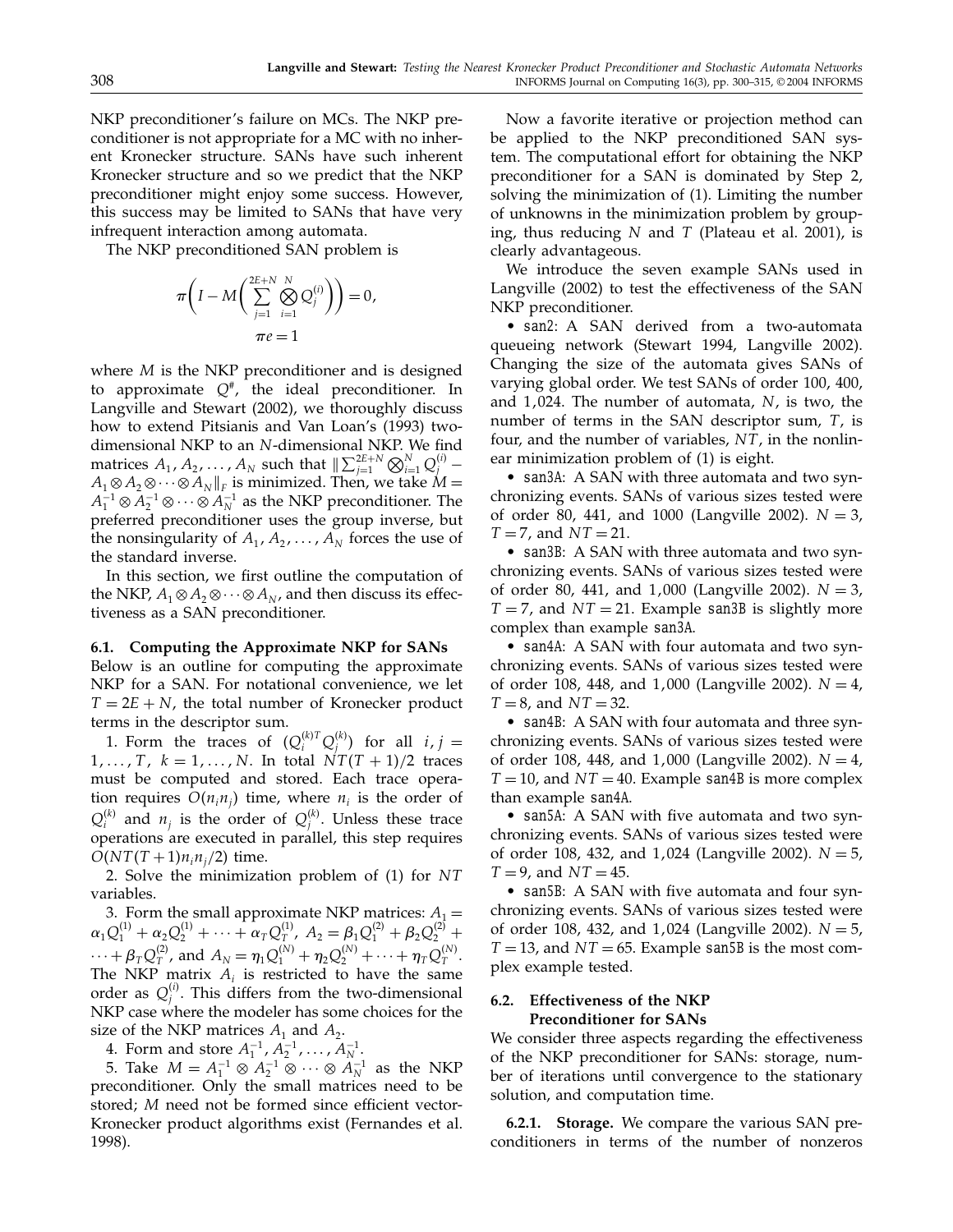| SAN            | san2  | san3A | san3B        | san4A | san4B | san5A | san5B |
|----------------|-------|-------|--------------|-------|-------|-------|-------|
| nnz(Q)         | 4,961 | 5.500 | 7.120        | 7.308 | 7,308 | 7.168 | 6,400 |
| nnz(SAN)       | 218   | 110   | 110          | 74    | 84    | 54    | 62    |
| nnz(NeumannM)  | 0     | 0     | 0            | 0     | 0     | 0     | 0     |
| nnz(Inv.Ind.M) | 1.552 | 255   | 255          | 118   | 118   | 68    | 62    |
| nnz(DiaqM)     | 0     | 0     | $\mathbf{0}$ | 0     | 0     | 0     | 0     |
| nnz(NKPM)      | 251   | 84    | 84           | 61    | 61    | 47    | 50    |
| nnz(ILU0M)     | 5,985 | 6.491 | 8.120        | 8.388 | 8,388 | 8.192 | 7,424 |
| nnz(ILUTHM)    | 6,155 | 5.743 | 6.747        | 8,392 | 8,399 | 7,896 | 7,331 |

Table 4 Comparison of SAN Preconditioner Storage for Seven SANs

stored. For example, the simple diagonal preconditioner requires no additional storage, hence  $nnz(DiagM) = 0$  for all examples. We include the number of nonzeros needed by the ILU preconditioners  $(nnz(ILU0M)$  and  $nnz(ILUTHM)$  for comparison purposes only, since, in practice, these preconditioners are not applicable to larger SANs. We also include the number of nonzeros needed to store the infinitesimal generator in some sparse matrix format  $(nnz(Q))$ as well in the compact, storage-efficient SAN format  $(nnz(SAN))$ . Table 4 displays the comparisons for the largest size of each SAN example tested. For example, the results for san2 are for the SAN of order 1,024.

6.2.2. Number of Iterations Until Convergence. Now that NKP preconditioner's minimal storage requirements are evident, it remains to establish its effectiveness in terms of the number of iterations required for convergence. We compare the various SAN preconditioners in terms of the number of iterations and time until convergence for the three iterative methods: the power method, GMRES, and BiCGSTAB.

We present only two example SANs, san3B and san5B. Example san3B is representative of our example SANs, while san5B is the most complex SAN we tested. We summarize the results for the remaining five SANs in a single table (Table 7) toward the end of this section.

Example san3B. In this three-server queueing network, customers arrive to station 1 according to a Poisson distribution with parameter  $\lambda_1$  and station 2 with parameter  $\lambda_2$ . With probability  $p_1$ , the customers from station 1 go to station 3. Thus, with probability  $1 - p_1$ , they exit the system. With probability  $p_2$ , the customers from station 2 go to station 3. With probability  $1 - p_2$ , they exit the system. Customers arriving at a full station are lost rather than blocked. The exponential service rates at each station are  $\mu_1$ ,  $\mu_2$ , and  $\mu_3$ , respectively. See Figure 3.

Three stochastic automata  $(N = 3)$  can be used to model this system, which has two synchronizing events  $(E = 2)$  and no functional transition rates. Thus,  $T = 2E + N = 7$  and  $NT = 21$ . We choose the following parameters:

$$
\lambda_1 = 15
$$
,  $\lambda_2 = 10$ ,  $\mu_1 = 11$ ,  $\mu_2 = 12$ ,  $\mu_3 = 5$ ,  
\n $p_1 = 0.7$ ,  $p_2 = 0.4$ ,

and vary the capacities of the queues  $(C_1, C_2,$  and  $C_3)$ in order to create models of various sizes.



Figure 3 Example san3B: Queueing Network with  $N = 3$  Automata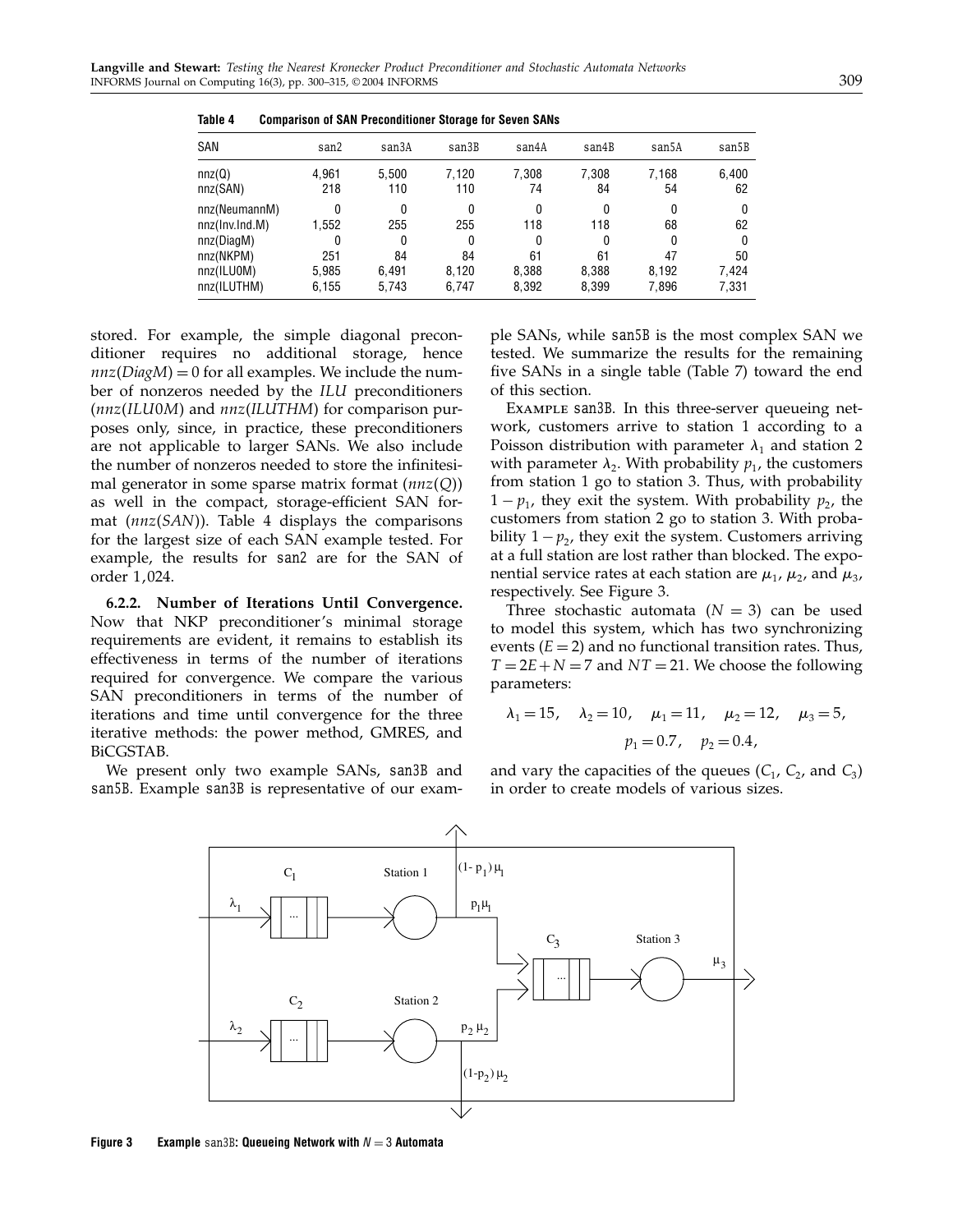|                 |                 |                 |       |                  |       | Power  |                | <b>GMRES</b> |       | <b>BICGSTAB</b> |
|-----------------|-----------------|-----------------|-------|------------------|-------|--------|----------------|--------------|-------|-----------------|
| $\mathcal{C}_1$ | $\mathcal{C}_2$ | $\mathcal{C}_3$ | Order | Preconditioner   | Iter. | Time   | Iter.          | Time         | Iter. | Time            |
| 3               | 3               | 4               | 80    | None             | 262   | 23.01  | 9              | 9.97         | 28    | 6.43            |
|                 |                 |                 |       | Neumann          | 88    | 23.08  | 4              | 12.18        | 12    | 7.88            |
|                 |                 |                 |       | Indiv. Inv.      | 165   | 23.15  | 4              | 6.71         | 13    | 4.04            |
|                 |                 |                 |       | Diagonal         | 184   | 16.17  |                | 7.74         | 23    | 4.31            |
|                 |                 |                 |       | <b>NKP</b>       | 81    | 8.53   | 4              | 5.18         | 13    | 2.98            |
|                 |                 |                 |       | ILU <sub>0</sub> | 40    | 3.57   | 3              | 3.34         | 10    | 2.02            |
|                 |                 |                 |       | ILUTH            | 41    | 3.66   | 3              | 3.34         | 9     | 1.84            |
| 6               | 6               | 8               | 441   | None             | 492   | 180.46 | 14             | 70.52        | 55    | 46.95           |
|                 |                 |                 |       | Neumann          | 165   | 181.48 | $\overline{7}$ | 92.09        | 25    | 58.43           |
|                 |                 |                 |       | Indiv. Inv.      | 328   | 192.48 | 6              | 44.74        | 25    | 30.85           |
|                 |                 |                 |       | Diagonal         | 392   | 143.58 | 13             | 65.88        | 45    | 34.55           |
|                 |                 |                 |       | <b>NKP</b>       | 174   | 76.88  | 6              | 34.80        | 25    | 23.98           |
|                 |                 |                 |       | ILU <sub>0</sub> | 84    | 33.59  | 4              | 21.42        | 15    | 16.13           |
|                 |                 |                 |       | <b>ILUTH</b>     | 115   | 46.39  | 5              | 26.98        | 17    | 17.36           |
| 9               | 9               | 9               | 1,000 | None             | 877   | 678.36 | 20             | 227.25       | 74    | 117.93          |
|                 |                 |                 |       | Neumann          | 293   | 683.30 | 11             | 309.32       | 34    | 162.66          |
|                 |                 |                 |       | Indiv. Inv.      | 683   | 885.97 | 11             | 181.87       | 33    | 84.77           |
|                 |                 |                 |       | Diagonal         | 746   | 591.55 | 17             | 194.55       | 63    | 100.70          |
|                 |                 |                 |       | <b>NKP</b>       | 340   | 365.04 | 9              | 118.75       | 29    | 56.40           |
|                 |                 |                 |       | ILU <sub>0</sub> | 144   | 135.81 | 6              | 80.82        | 19    | 61.24           |
|                 |                 |                 |       | <b>ILUTH</b>     | 165   | 156.45 | 6              | 79.18        | 23    | 60.12           |

Table 5 Number of Iterations and CPU Times for Stationary Analysis of san3B

We find the stationary solution of this SAN by using the three iterative methods (power, GMRES, and BiCGSTAB) with each preconditioner (no preconditioner, Neumann preconditioner, preconditioner based on individual inverses, diagonal preconditioner, NKP preconditioner, ILU0 preconditioner, and  $ILUTH$  preconditioner). Table  $5$  shows the results of using the various preconditioners on this three-dimensional example for models of various sizes. For the Neumann preconditioner,  $H = 2$ . For all the examples in this section, the programs were run on a Sun Ultra 10 with the convergence criterion that the maximum norm of the residual vector be less than 10<sup>−</sup>8. The times reported in Table 5 do not include the time required to pre-compute each preconditioner, if necessary. A discussion of these preconditioner computation times is in §6.2.3.

Example san5B. We hypothesize that the SAN NKP preconditioner might struggle as N, the number of automata, or E, the number of synchronizing events,

grows. The nonlinear minimization involves more variables as N and E grow, making the optimization problem more difficult. Thus, we increase the number of automata and synchronizing events in the fivedimensional examples to test the applicability of the NKP preconditioner truly.

The queueing network for example san5B contains five automata and four synchronizing events; see Figure 4. Five stochastic automata  $(N = 5)$  can be used to model this system, which has four synchronizing events  $(E = 4)$  and no functional transition rates. Thus,  $T = 2E + N = 13$  and  $NT = 65$ . We choose the following parameters:

$$
\lambda_1 = 10
$$
,  $\lambda_2 = 11$ ,  $\mu_1 = 7$ ,  $\mu_2 = 8$ ,  $\mu_3 = 9$ ,  
 $\mu_4 = 9$ ,  $\mu_5 = 10$ ,

and vary the capacities of the queues  $(C_1, C_2, C_3, C_4, C_5)$ and  $C_5$ ) in order to create models of various sizes. Table 6 shows the results of using the various precon-



Figure 4 Example san5B: Queueing Network with  $N = 5$  Automata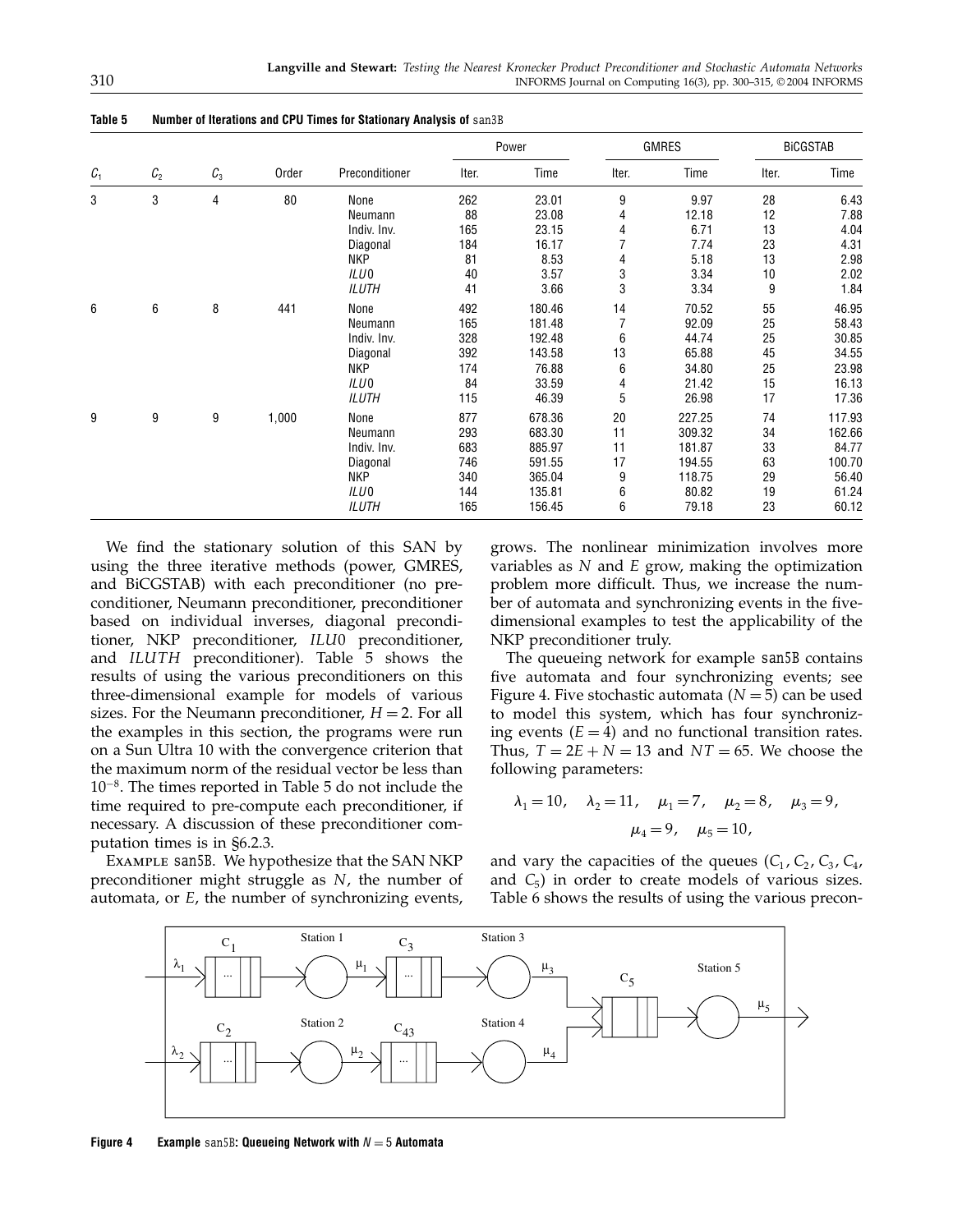|                |                |                 |                |                |       |                |       |          |       |        | Power | <b>GMRES</b> |  | <b>BICGSTAB</b> |  |
|----------------|----------------|-----------------|----------------|----------------|-------|----------------|-------|----------|-------|--------|-------|--------------|--|-----------------|--|
| $C_1$          | C <sub>2</sub> | $\mathcal{C}_3$ | $C_4$          | $C_5$          | Order | Preconditioner | Iter. | Time     | Iter. | Time   | Iter. | Time         |  |                 |  |
| 1              |                | $\overline{2}$  | $\overline{2}$ | $\overline{2}$ | 108   | None           | 144   | 66.38    | 8     | 41.99  | 30    | 27.11        |  |                 |  |
|                |                |                 |                |                |       | Neumann        | 48    | 67.15    | 4     | 61.56  | 13    | 36.86        |  |                 |  |
|                |                |                 |                |                |       | Indiv. Inv.    | 96    | 68.77    | 5     | 40.26  | 15    | 22.00        |  |                 |  |
|                |                |                 |                |                |       | Diagonal       | 261   | 123.34   | 7     | 37.01  | 27    | 25.03        |  |                 |  |
|                |                |                 |                |                |       | <b>NKP</b>     | 57    | 29.18    | 4     | 23.26  | 16    | 16.69        |  |                 |  |
|                |                |                 |                |                |       | ILU0           | 25    | 11.68    | 3     | 15.80  | 7     | 6.95         |  |                 |  |
|                |                |                 |                |                |       | <b>ILUTH</b>   | 19    | 8.82     | 3     | 15.79  | 7     | 6.93         |  |                 |  |
| $\overline{2}$ | $\overline{2}$ | $\overline{c}$  | 3              | 3              | 432   | None           | 273   | 437.67   | 11    | 203.08 | 43    | 138.83       |  |                 |  |
|                |                |                 |                |                |       | Neumann        | 91    | 418.16   | 5     | 270.05 | 19    | 182.48       |  |                 |  |
|                |                |                 |                |                |       | Indiv. Inv.    | 156   | 378.43   | 6     | 165.40 | 21    | 102.92       |  |                 |  |
|                |                |                 |                |                |       | Diagonal       | 438   | 675.85   | 10    | 178.18 | 41    | 127.35       |  |                 |  |
|                |                |                 |                |                |       | <b>NKP</b>     | 103   | 174.25   | 6     | 117.34 | 21    | 76.37        |  |                 |  |
|                |                |                 |                |                |       | ILU0           | 40    | 65.00    | 3     | 53.75  | 10    | 34.97        |  |                 |  |
|                |                |                 |                |                |       | <b>ILUTH</b>   | 37    | 57.60    | 3     | 56.68  | 9     | 30.91        |  |                 |  |
| 3              | 3              | 3               | 3              | 3              | 1,024 | None           | 301   | 988.21   | 12    | 487.73 | 57    | 407.29       |  |                 |  |
|                |                |                 |                |                |       | Neumann        | 100   | 983.18   | 6     | 676.42 | 21    | 454.29       |  |                 |  |
|                |                |                 |                |                |       | Indiv. Inv.    | 173   | 884.69   | 6     | 362.54 | 27    | 281.89       |  |                 |  |
|                |                |                 |                |                |       | Diagonal       | 375   | 1,257.41 | 11    | 440.88 | 50    | 339.30       |  |                 |  |
|                |                |                 |                |                |       | <b>NKP</b>     | 123   | 463.85   | 7     | 309.91 | 27    | 201.03       |  |                 |  |
|                |                |                 |                |                |       | ILU0           | 49    | 168.73   | 4     | 169.12 | 12    | 97.98        |  |                 |  |
|                |                |                 |                |                |       | <b>ILUTH</b>   | 47    | 161.56   | 4     | 167.67 | 12    | 101.39       |  |                 |  |

#### Table 6 Number of Iterations and CPU Times for Stationary Analysis of san5B

ditioners on this five-dimensional example for models of various sizes.

Figures 5 and 6 summarize the number of iterations and time required by BiCGSTAB on the three models of san5B with sizes  $108$ ,  $432$ , and  $1,024$ . For all examples and all methods, the graphs show the same trend. The NKP preconditioner requires about as many iterations as does the Neumann or individual inverse preconditioners yet it overcomes the downfall of these two preconditioners as it requires the least CPU time compared with all other SAN preconditioners.

Summary Table for All Seven SANs: Table 7 summarizes the results for all seven SAN examples. For each SAN example, the results for the largest size model (order  $\approx$  1,000) are reported.

6.2.3. Computation Time for Obtaining the NKP **Preconditioner.** By far, the most time-consuming step of the NKP preconditioner's computation is Step 2 of §6.1: solving the nonlinear minimization problem (1). We use SAS's proc nlp to solve for the  $NT$  unknowns. In all seven examples, SAS found a solution on a Sun Ultra 10 in less than six seconds, which is about the time required by ten power iterations. The less complex examples took less than one second. As the complexity of the SAN grows (that is, as N and T grow), the minimization problem becomes more difficult, requiring more time. However, we note that after grouping (Plateau et al. 2001), six seconds may be an upper bound on the time required to find the  $NT$  unknowns. Thus, the NKP preconditioner scales up nicely. The interesting part of minimization equation (1) is that for fixed  $N$  and  $T$ , the time required

by the nonlinear optimization tool remains constant regardless of the size of the individual automata. Suppose that the  $N$  and  $T$  of example san5B are fixed at five and 13, respectively, and that larger models are run. For example, suppose the order of the global SAN grows from order  $1,024$  to order  $10^{10}$ . In example san5B, this means  $C_i = 99$  rather than  $C_i = 3$  for  $i = 1, \ldots, 5$ . This minimization of (1) still has  $NT = 65$ unknowns and still is solved in less than six seconds. The size of the individual automata does not change the minimization problem, and only affects the calculation of the traces, which remains negligible for the  $100 \times 100$  matrices corresponding to the individual automata. Also, san5B is representative of larger SAN examples in terms of the number of automata used. Rarely, in practice is  $N > 5$  since grouping has become a well-documented advantageous strategy (Plateau et al. 2001).

6.2.4. Summary of the Examples. Several observations are apparent from perusal of these tables and graphs.

1. The NKP preconditioner enjoys considerable success as a SAN preconditioner. Recall its dismal failure as a MC preconditioner. However, when the MC is represented as a SAN, the NKP is, in fact, the best possible choice for a preconditioner. (Note that the ILU preconditioners are used only for comparison purposes. In practice, ILU preconditioners are not applicable to SANs, due to their Kronecker structure. In these small examples, we first formed the global Q as a two-dimensional matrix, then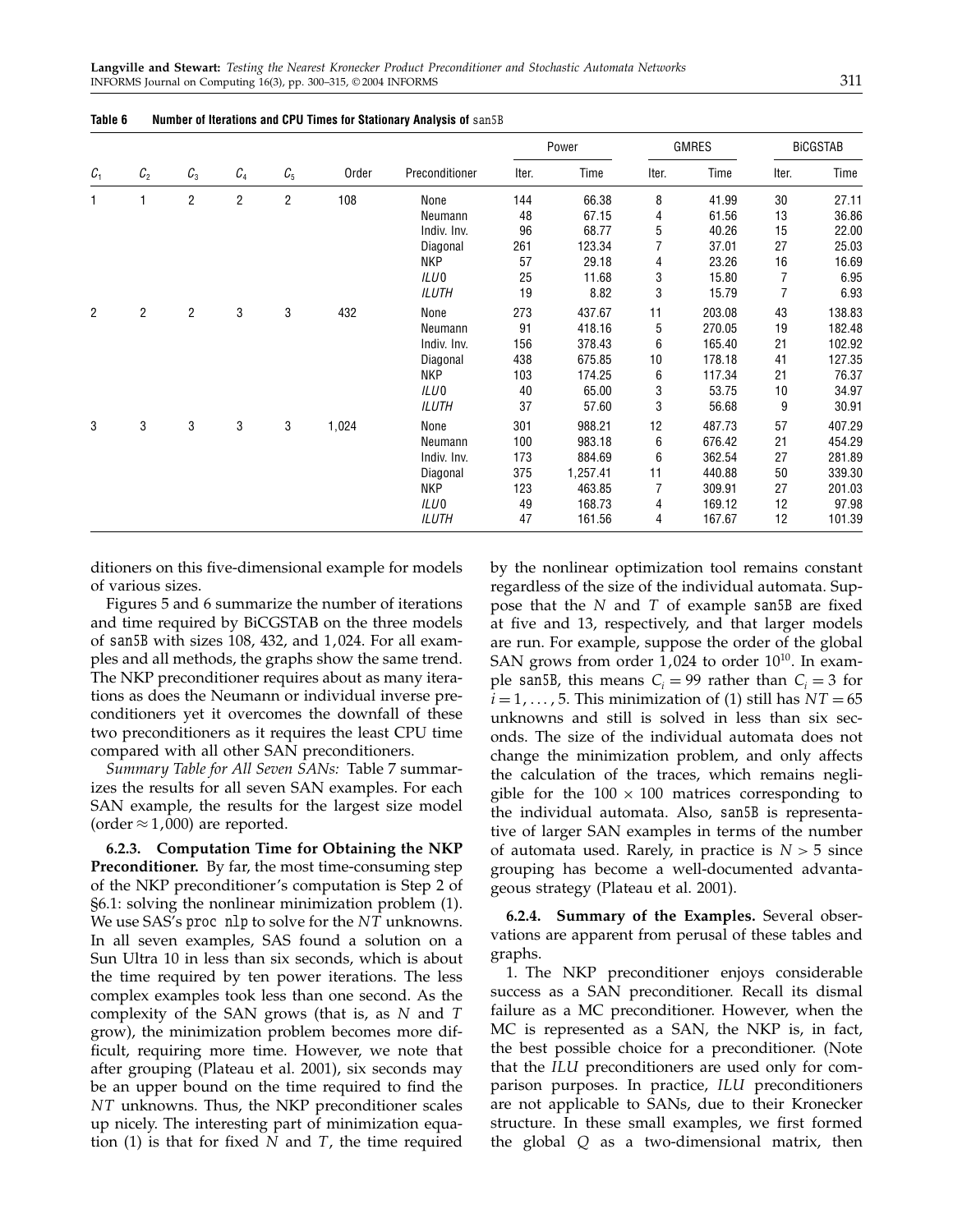

Figure 5 Number of Iterations Versus Model Size for san5B Using BiCGSTAB Method

formed the ILU preconditioner. Such as luxury is not available for larger SANs.) The NKP preconditioner clearly outperforms all the current SAN preconditioners in terms of usability (and at times performs nearly as well as the popular, though inapplicable, ILU preconditioners). Not only does the NKP preconditioner reduce the number of iterations required until convergence to the stationary solution, but it also reduces the time, which is the difficulty with the theoretically sound yet impractical Neumann and individual-inverse preconditioners. At each iteration, the NKP preconditioned methods require only a



Figure 6 Time Versus Model Size for san5B Using BiCGSTAB Method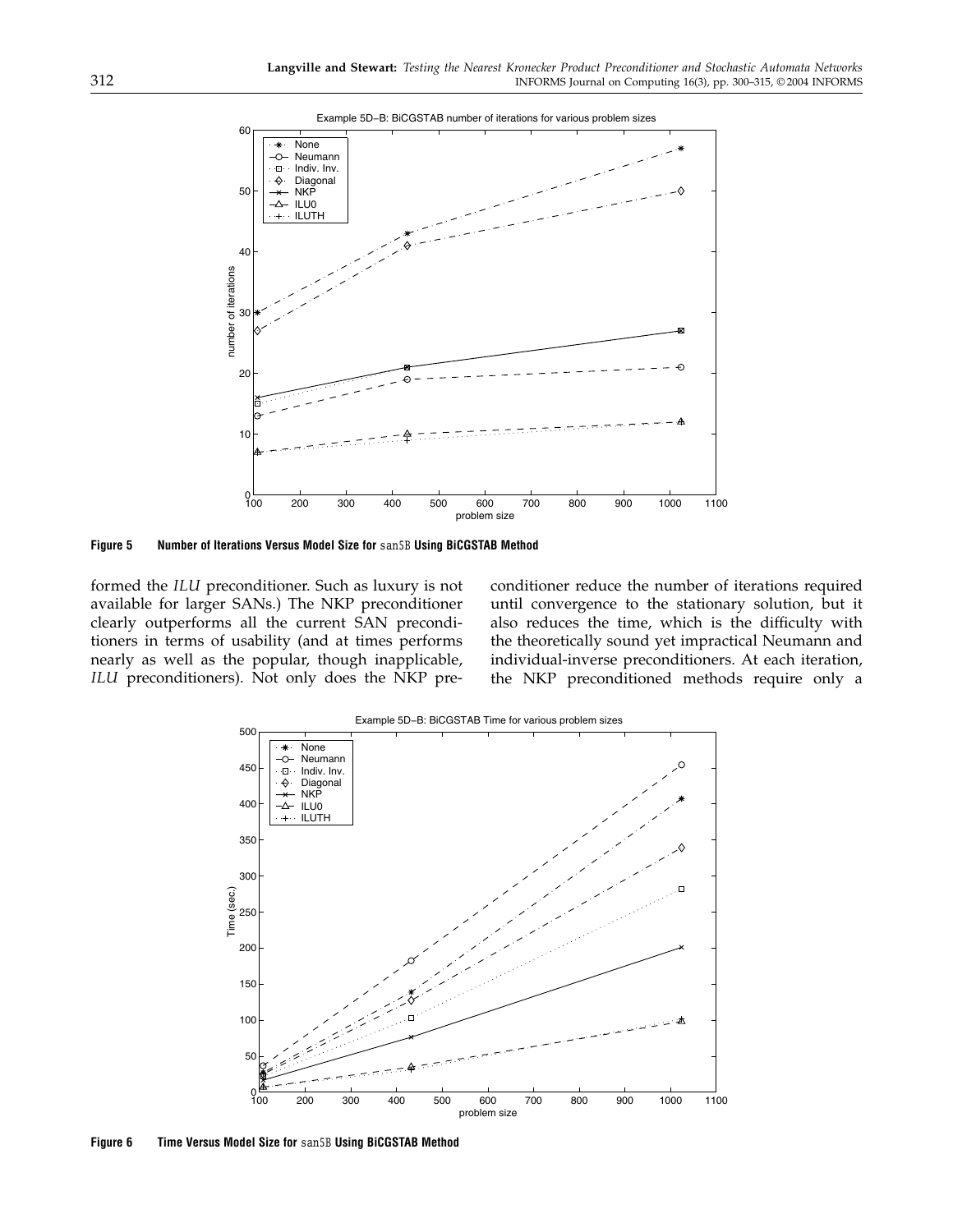#### Table 7 Summary of Seven SANs: Number of Iterations and Time

|       |       |                  |       | Power          |                | <b>GMRES</b> | <b>BICGSTAB</b> |        |  |
|-------|-------|------------------|-------|----------------|----------------|--------------|-----------------|--------|--|
| SAN   | Order | Preconditioner   | Iter. | Time           | Iter.          | Time         | Iter.           | Time   |  |
| san2  | 1,024 | None             | 6,992 | 317.34         | 61             | 80.88        | 222             | 35.95  |  |
|       |       | Neumann          | 2,329 | 315.16         | 32             | 93.15        | 85              | 34.52  |  |
|       |       | Indiv. Inv.      | 5,326 | 710.73         | 29             | 72.24        | 88              | 28.24  |  |
|       |       | Diagonal         | 6,650 | 301.68         | 62             | 84.70        | 214             | 29.47  |  |
|       |       | <b>NKP</b>       | 2,975 | 268.95         | 48             | 60.41        | 93              | 21.16  |  |
|       |       | ILU <sub>0</sub> | 1,350 | 271.23         | 30             | 45.93        | 51              | 23.11  |  |
|       |       | <b>ILUTH</b>     | 557   | 131.94         | 19             | 37.26        | 36              | 18.98  |  |
| san3A | 1,000 | None             | 861   | 655.04         | 21             | 240.17       | 89              | 140.57 |  |
|       |       | Neumann          | 288   | 655.54         | 8              | 227.64       | 28              | 130.84 |  |
|       |       | Indiv. Inv.      | 584   | 711.77         | 10             | 164.90       | 38              | 94.31  |  |
|       |       | Diagonal         | 771   | 587.85         | 18             | 207.20       | 77              | 121.27 |  |
|       |       | <b>NKP</b>       | 176   | 161.59         | 9              | 118.88       | 38              | 71.40  |  |
|       |       | ILU <sub>0</sub> | 165   | 158.96         | 6              | 80.64        | 20              | 61.51  |  |
|       |       | <b>ILUTH</b>     | 126   | 120.34         | 5              | 66.23        | 19              | 60.50  |  |
|       |       |                  |       |                |                |              |                 |        |  |
| san3B | 1,000 | None             | 877   | 678.36         | 20             | 227.25       | 74              | 117.93 |  |
|       |       | Neumann          | 293   | 683.30         | 11             | 309.32       | 34              | 162.66 |  |
|       |       | Indiv. Inv.      | 683   | 885.97         | 11             | 181.87       | 33              | 84.77  |  |
|       |       | Diagonal         | 746   | 591.55         | 17             | 194.55       | 63              | 100.70 |  |
|       |       | <b>NKP</b>       | 340   | 365.04         | 9              | 118.75       | 29              | 56.40  |  |
|       |       | ILU <sub>0</sub> | 144   | 135.81         | 6              | 80.82        | 19              | 61.24  |  |
|       |       | <b>ILUTH</b>     | 165   | 156.45         | 6              | 79.18        | 23              | 60.12  |  |
| san4A | 1,000 | None             | 648   | 957.77         | 18             | 297.16       | 67              | 168.74 |  |
|       |       | Neumann          | 216   | 920.51         | $\overline{7}$ | 304.08       | 24              | 181.06 |  |
|       |       | Indiv. Inv.      | 414   | 996.03         | 8              | 197.09       | 27              | 107.57 |  |
|       |       | Diagonal         | 489   | 735.01         | 14             | 233.79       | 51              | 126.06 |  |
|       |       | <b>NKP</b>       | 235   | 371.99         | 7              | 136.41       | 23              | 68.96  |  |
|       |       | ILU <sub>0</sub> | 110   | 286.43         | 5              | 92.39        | 16              | 56.62  |  |
|       |       | <b>ILUTH</b>     | 104   | 271.60         | 5              | 90.15        | 16              | 55.03  |  |
|       | 1,000 | None             | 388   | 662.16         | 14             | 303.64       | 60              | 208.66 |  |
| san4B |       |                  |       | 667.76         |                |              |                 |        |  |
|       |       | Neumann          | 130   |                | 6              | 356.92       | 20              | 210.87 |  |
|       |       | Indiv. Inv.      | 272   | 730.43         | 7              | 227.63       | 30              | 164.30 |  |
|       |       | Diagonal         | 302   | 515.77         | 12             | 262.45       | 54              | 186.55 |  |
|       |       | <b>NKP</b>       | 166   | 324.17         | $\overline{7}$ | 171.67       | 25              | 99.82  |  |
|       |       | ILU <sub>0</sub> | 73    | 137.27         | 5              | 119.50       | 16              | 76.09  |  |
|       |       | <b>ILUTH</b>     | 62    | 116.96         | 4              | 94.62        | 18              | 85.95  |  |
| san5A | 1,024 | None             | 335   | 617.17         | 12             | 282.10       | 51              | 188.72 |  |
|       |       | Neumann          | 112   | 615.31         | 5              | 320.11       | 21              | 236.29 |  |
|       |       | Indiv. Inv.      | 208   | 612.21         | 6              | 239.52       | 22              | 132.01 |  |
|       |       | Diagonal         | 208   | 383.57         | 9              | 215.01       | 42              | 155.78 |  |
|       |       | <b>NKP</b>       | 106   | 236.23         | 5              | 135.06       | 20              | 84.10  |  |
|       |       | ILU 0            | 56    | 111.2 <i>(</i> | 4              | 100.62       | 12              | 57.07  |  |
|       |       | <b>ILUTH</b>     | 56    | 109.35         | 4              | 99.02        | 14              | 66.07  |  |
| san5B | 1,024 | None             | 301   | 988.21         | 12             | 487.73       | 57              | 407.29 |  |
|       |       | Neumann          | 100   | 983.18         | 6              | 676.42       | 21              | 454.29 |  |
|       |       | Indiv. Inv.      | 173   | 884.69         | 6              | 362.54       | 27              | 281.89 |  |
|       |       | Diagonal         | 375   | 1,257.41       | 11             | 440.88       | $50\,$          | 339.30 |  |
|       |       | <b>NKP</b>       | 123   | 463.85         | 7              | 309.91       |                 | 201.03 |  |
|       |       |                  |       |                |                |              | 27              |        |  |
|       |       | ILU <sub>0</sub> | 49    | 168.73         | 4              | 169.12       | 12              | 97.98  |  |
|       |       | <b>ILUTH</b>     | 47    | 161.56         | 4              | 167.67       | 12              | 101.39 |  |

vector-descriptor multiplication followed by a vector-Kronecker product multiplication.

2. The NKP preconditioner is storage-efficient due to the use of Kronecker products. The impractical Neumann preconditioner does not require any additional storage beyond the storage of Q, but it is too computation-intensive. The diagonal preconditioner similarly requires no additional storage and provides little additional computational burden, yet provides little, if any, preconditioning power. The individual inverse preconditioner requires slightly more storage than the NKP preconditioner and provides far less preconditioning power.

3. The computation of the NKP preconditioner is negligible. The maximum time required by SAS's proc nlp for solving the minimization problem of (1)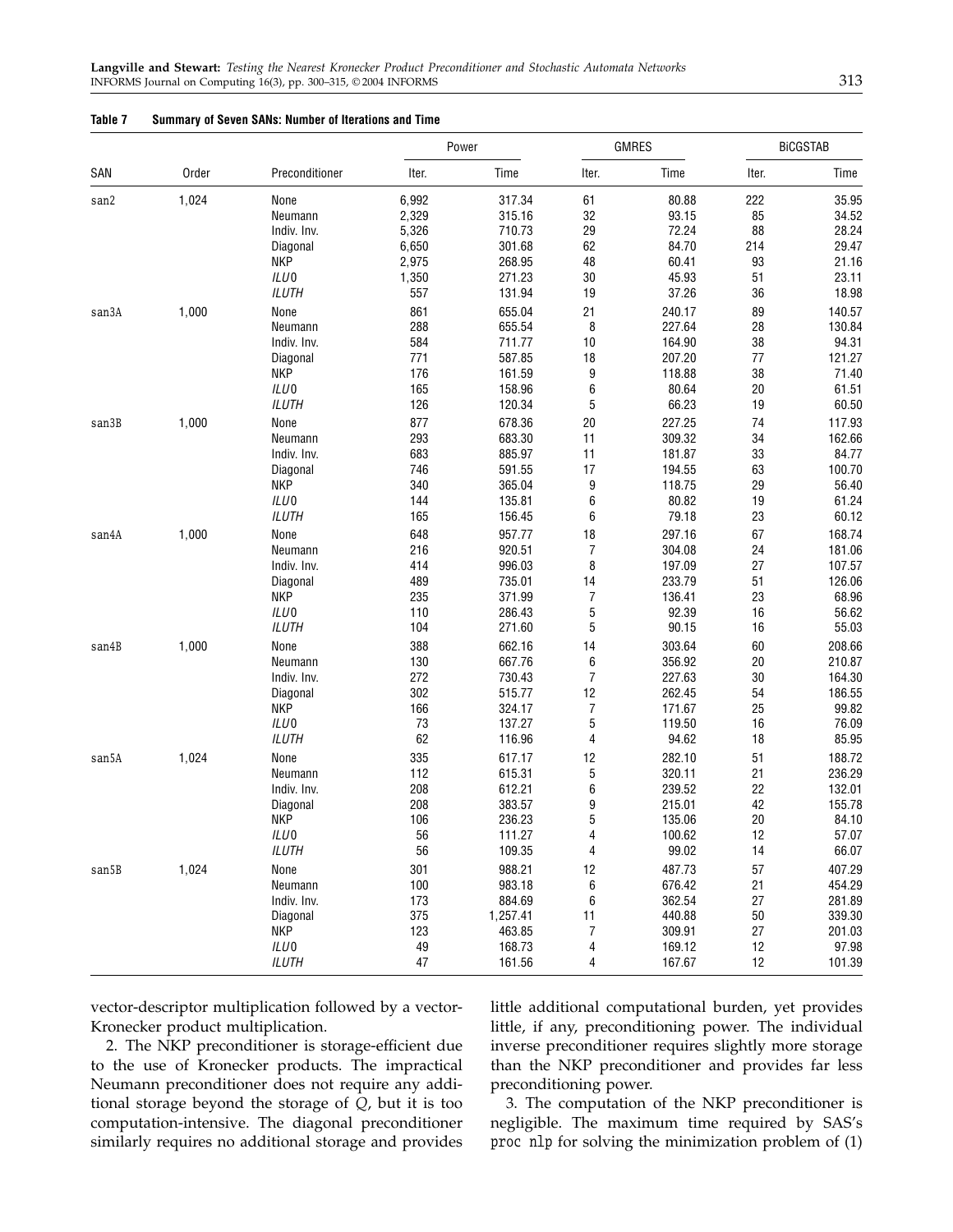is less than six seconds, which is equivalent to the time required to do about ten iterations of the power method. The time required by SAS is dependent on the size of the minimization problem. Thus, as  $N$  and E grow, the minimization over  $NT = N(2E + N)$  variables becomes more time-consuming. Adjusting proc nlp's parameters and allowing the algorithm to run longer gives better solutions in the sense that the NKP is closer to *Q*, reducing  $||Q - NKP||_F$  and thus making the NKP preconditioner more effective in reducing the number of iterations for well-conditioned SANs.

4. Our largest, most complex example, san5B, with  $N = 5$  automata and  $E = 4$  synchronizing events is a very representative example. In this case,  $T = 2E +$  $N = 13$ . The minimization of (1) has  $NT = 65$  variables and is solved in less than six seconds on a Sun Ultra 10. Suppose  $N = 5$  and  $T = 13$  remain fixed, but larger models are run. For example, suppose that the order of the global MC grows from order  $1,024$ to order 10<sup>10</sup>. For san5B, this means  $C_i = 99$  rather than  $C_i = 3$  for  $i = 1, \ldots, 5$ . This minimization of (1) still has  $NT = 65$  unknowns and still is solved in less than six seconds despite the fact that the global order has grown from about  $10^3$  to  $10^{10}$ . The size of the individual automata does not change the minimization problem, but it only affects the calculation of the traces, which remains negligible for the  $100 \times 100$  matrices corresponding to the individual automata. Also, san5B is representative of larger SAN examples in terms of the number of automata used. Rarely, in practice is  $N > 5$  since grouping has become a well-documented advantageous strategy (Plateau et al. 2001). One final reason why we claim that san5B is very representative concerns the conditioning of linear systems. We expect the result that the NKP preconditioner beats all existing SAN preconditioners in terms of both number of iterations and overall time to remain as larger and larger examples are tested. Ipsen and Meyer (1994) and O'Cinneide (1993) have shown that MCs are well-conditioned, meaning that small perturbations in Q cannot have a drastic effect on the stationary solution. As the size of the models increase, we do not expect to encounter conditioning problems. In fact, for san5B, the two-norm of the difference between the exact solution and the computed NKP preconditioned solution is  $2.5173 \times 10^{-12}$ , which suggests that the problem is well-conditioned.

### 6.3. Conclusions of the NKP Preconditioner Applied to SANs

After the NKP preconditioner's dismal performance on MCs, its improvement when applied to SANs is marked. This drastic improvement underscores the need to account for structure in a particular problem. When the MC is represented as a SAN rather than a matrix, the NKP preconditioner becomes the best current preconditioner, reducing both the number of iterations and time until convergence to the stationary solution while requiring minimal additional storage and computation time.

# 7. Future Work

Much more extensive testing needs to be done to verify the NKP preconditioner's success and to establish the range of SAN problems for which the NKP is most applicable. We provide the following suggestions for future work.

1. Test nonqueueing examples. All examples in this paper are derived from queueing networks. A variety of examples from different disciplines would make a more well-rounded study.

2. Test on larger SANs such as size 100 automata with  $N = 5$ . The size of the problems we tested was limited by MATLAB's memory requirements and slow speed, problems easily eliminated by the use of programming languages like Fortran or C. However, we emphasize that we fully expect our results to hold as the problem size increases, since the properties and structure of the SAN, which have made the NKP preconditioner so successful, obviously remain unchanged.

3. Compute the higher-order singular value decomposition (HOSVD) of Q so that the approximations,  $A_1 \approx \alpha_1 Q_1^{(1)} + \alpha_2 Q_2^{(1)} + \cdots + \alpha_T Q_T^{(1)}$ ,  $A_2 \approx \beta_1 Q_1^{(2)} + \beta_2 Q_2^{(2)} + \cdots + \beta_T Q_T^{(2)}$ , and  $A_N \approx \eta_1 Q_1^{(N)} + \eta_2 Q_2^{(N)} + \cdots + \beta_T Q_T^{(N)}$  $\eta_T Q_T^{(N)}$ , can be replaced with equations. Determine if the computational expense required to compute the HOSVD of Q, which is expected to be quite high, is offset by the improved quality of the NKP.

4. Explore the use of parallel machines for SAN problems. Due to the SAN descriptor's structure  $\sum_{j=1}^{T} \bigotimes_{i=1}^{N} Q_j^{(i)}$ , parallel operations can be used in the vector-Kronecker product multiplication algorithm (Fernandes et al. 1998). Each of the  $j = 1, \dots, T$ terms in the vector-SAN descriptor multiplication of  $x[\sum_{j=1}^T \bigotimes_{i=1}^N Q_j^{(i)}]$  can be computed in parallel. The  $k^{th}$  machine computes  $x \bigotimes_{i=1}^{N} Q_k^{(i)}$ . We predict significant time savings with parallelism since the vector-descriptor multiplications are the most computationally intensive step in most iterative methods.

5. Study the minimization problem of (1). Perhaps structure can be exploited to improve running times or the accuracy of solutions.

6. Incorporate the NKP preconditioner into SAN packages like PEPS (Plateau 1990).

## 8. Conclusion

We have thoroughly tested the new SAN preconditioner, the nearest Kronecker product (NKP) preconditioner, introduced in Langville and Stewart (2002).